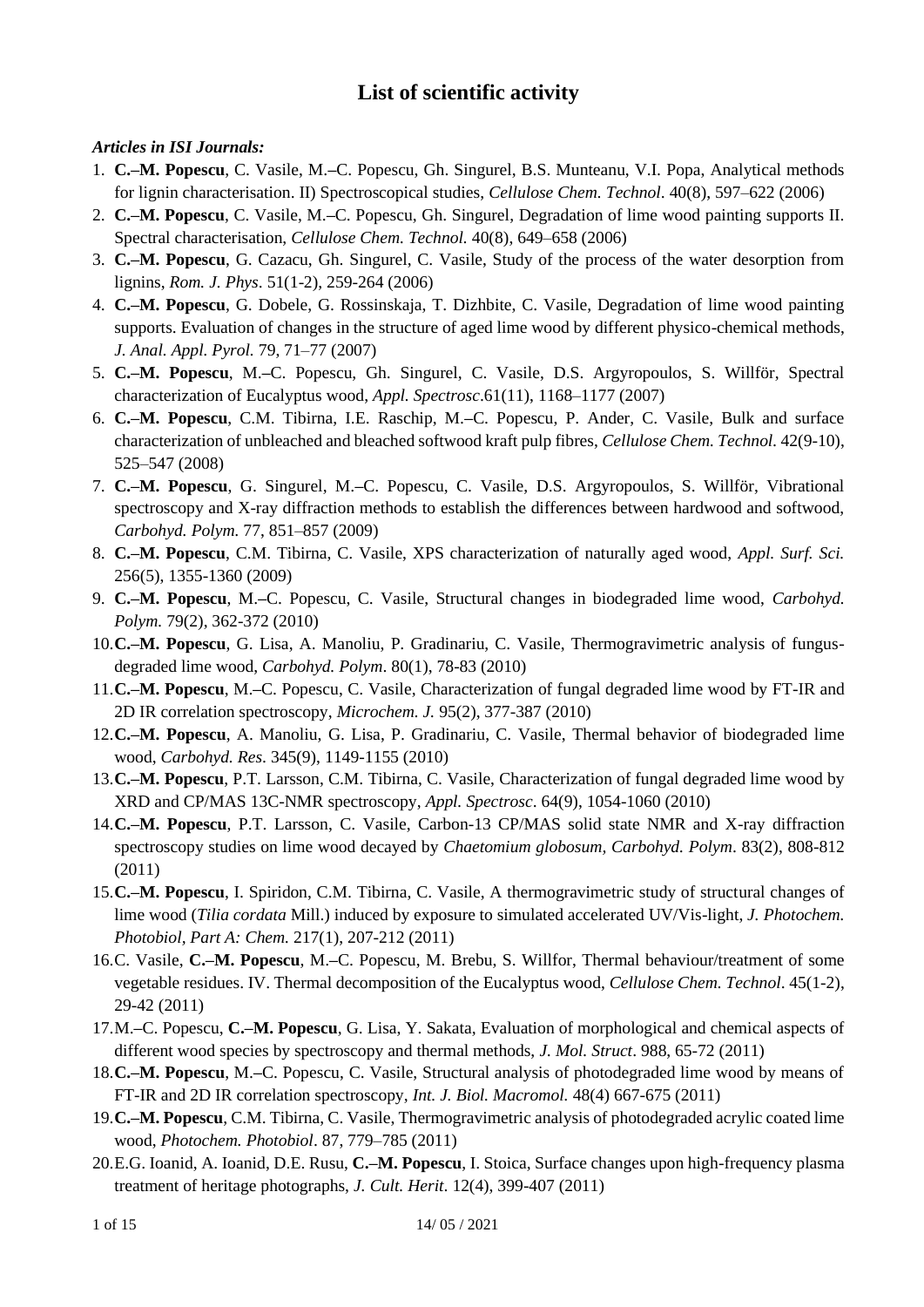- 21.**C.–M. Popescu**, C.M. Tibirna, Al. Manoliu, P. Gradinariu, C. Vasile, Microscopical study of the changes in lime wood following decay by *Chaetomium globosum*, *Cellulose Chem. Technol.* 45(9-10), 565-569 (2011)
- 22.**C.–M. Popescu**, P.T. Larsson, N. Olaru, C. Vasile, Spectroscopic study of acetylated kraft pulp fibers, *Carbohyd. Polym*. 88(2), 530-536 (2012)
- 23.**C.–M. Popescu**, C. Vasile, B.C. Simionescu, Spectral characterization of natural resins used in conservation, *Rev. Roum. Chim.* 57(4-5), 495-499 (2012)
- 24.M.**–**C. Popescu, J. Froidevaux, P. Navi, **C.–M. Popescu**, Structural modifications of *Tilia cordata* wood during heat treatment investigated by FT-IR and 2D IR correlation spectroscopy, *J. Mol. Struct.* 1033, 176- 186 (2013)
- 25.**C.–M. Popescu**, B.C. Simionescu, Structural study of photodegraded acrylic-coated lime wood using Fourier transform infrared and two-dimensional infrared correlation spectroscopy, *Appl. Spectrosc*. 67(6), 606-613 (2013)
- 26.**C.–M. Popescu**, M.**–**C. Popescu, A near infrared spectroscopic study of the structural modifications of lime (*Tilia cordata* Mill.) wood during hydro-thermal treatment, *Spectrochim. Acta A: Mol. Biomol. Spectrosc.*  115, 227-233 (2013)
- 27.**C.–M. Popescu**, C.A.S. Hill, The water vapour adsorption-desorption behaviour of naturally aged *Tilia cordata* Mill. wood, *Polym. Degrad. Stab.* 98(9), 1804-1813 (2013)
- 28.**C.–M. Popescu**, D.E. Demco, M. Möller, Solid state <sup>13</sup>C CP/MAS NMR spectroscopy assessment of historic lime wood, *Polym. Degrad. Stab.* 98(12), 2730-2734 (2013)
- 29.E. Parparita, R.N. Darie, **C.–M. Popescu**, M.A. Uddin, C. Vasile, Structure-morphology-mechanical properties relationship of some polypropylene/lignocellulosic composites, *Mater. Des.* 56, 763-772 (2014)
- 30.**C.–M. Popescu**, C. Hill, S. Curling, G. Ormondroyd, Y. Xie, The water vapour sorption behaviour of acetylated birch wood: how acetylation affects the sorption isotherm and accessible hydroxyl content, *J. Mater. Sci.* 49(5), 2362-2371 (2014)
- 31.M.**–**C. Popescu, G. Lisa, J. Froidevaux, P. Navi, **C.–M. Popescu**, Evaluation of the thermal stability of thermo-hydro-mechanically treated lime (*Tilia cordata*) wood, *Wood Sci. Technol.* 48(1), 85-97 (2014)
- 32.**C.–M. Popescu**, C.A.S. Hill, R. Anthony, G. Ormondroyd, S. Curling, Dynamic vapour water sorption properties of biochar derived from apple wood: The relationship between the water sorption properties, charring time and wood structure, *Polym. Degrad. Stab*. 111, 263-268 (2015)
- 33.L. Tolvaj, **C.–M. Popescu**, Z. Molnar, E. Preklet, Dependence of the Air Relative Humidity and Temperature on the Photodegradation Processes of Beech and Spruce Wood Species, *BioResourses* 11(1), 296-305 (2016)
- 34.**C.-M. Popescu**, C.A.S. Hill, M.-C. Popescu, Water adsorption in acetylated birch wood evaluated through near infrared spectroscopy, *Int. Wood Prod. J*. 7(2), 61-65 (2016)
- 35.**C.–M. Popescu**, C.A.S Hill, C. Kennedy, Variation in the sorption properties of historic parchment evaluated by dynamic water vapour sorption, *J. Cult. Herit*. 17, 87-94 (2016)
- 36.**C.–M. Popescu**, P. Gradinariu, M.**–**C. Popescu, Structural analysis of lime wood biodegraded by white rot fungi through infrared and two dimensional correlation spectroscopy techniques, *J. Mol. Struct*. 1124, 78- 84 (2016)
- 37.M.-C. Popescu, B.-I. Dogaru, **C.-M. Popescu**, The influence of cellulose nanocrystals content on the water sorption properties of bio-based composite films, *Mater. Des.* 132, 170-177 (2017)
- 38.**C.–M. Popescu**, P. Navi, M.I. Placencia Peña, M.**–**C. Popescu, Evaluation of the structural changes occurring in wood during hydro-thermal and thermal treatment using NIR spectroscopy and principal component analysis, *Spectrochim Acta A: Molec. Biomolec. Spectrosc.* 191, 405-412 (2018)
- 39.M. Broda, **C.-M. Popescu**, Natural decay of archaeological oak wood versus artificial degradation processes — An FT-IR spectroscopy and X-ray diffraction study, *Spectrochim Acta A: Molec. Biomolec. Spectrosc.* 209, 280–287 (2019)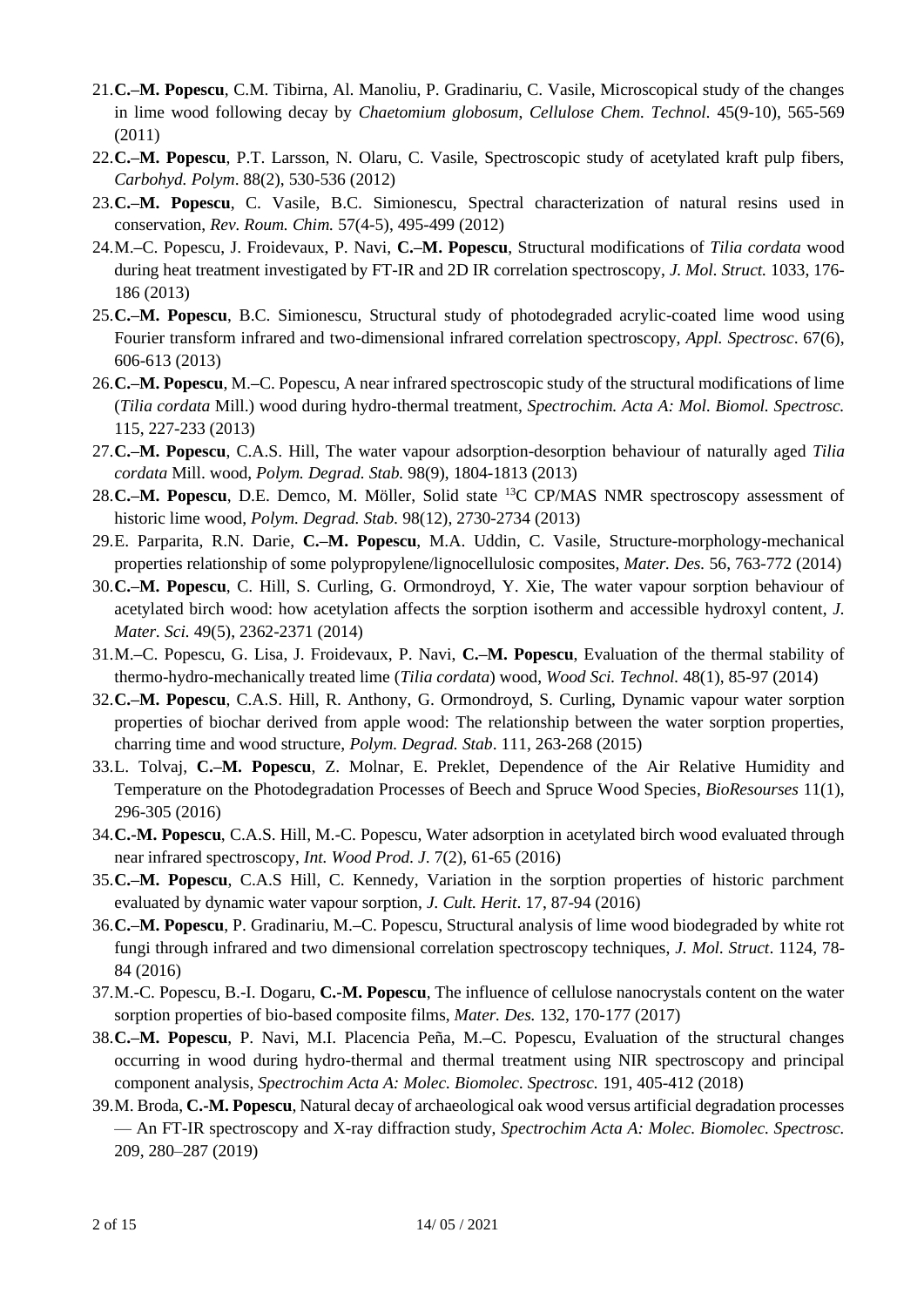- 40.E.G. Ioanid, V. Frunza, D.E. Rusu, A.M. Vlad, G. Savin, **C.-M. Popescu**, Behavior of Historical Printing Inks on Paper in High-Frequency Cold Plasma Discharges, *IEEE Transactions on Plasma Sci.* 47(1), 81-85 (2019)
- 41.**C.-M. Popescu**, D. Jones, D. Kržišnik, M. Humar, Determination of the effectiveness of a combined thermal/chemical wood modification by the use of FT-IR spectroscopy and chemometric methods, *J. Mol. Struct*. 1200,127133 (2020)
- 42.**C.-M. Popescu**, A. Pfriem, Treatments and modification to improve the reaction to fire of wood and wood based products—An overview, *Fire and Materials*, 44(1), 100-111 (2020)
- 43.**C.-M. Popescu**, D. Jones, J. Schalnat, K. Segerholm, M. Henriksson, M. Westin, Structural characterization and mechanical properties of wet-processed fibreboard based on chemo-thermomechanical pulp, furanic resin and cellulose nanocrystals, *Int. J. Biol. Macromol*. 145, 586–593 (2020)
- 44.D. Sun, A.J. Onyianta, D. O'Rourke, G. Perrin, **C.-M. Popescu**, L.H. Saw, Z. Cai, M. Dorris, A process for deriving high quality cellulose nanofibrils from water hyacinth invasive species, *Cellulose* 27, 3727–3740 (2020)
- 45.M. Broda, I. Dąbek, A. Dutkiewicz, M. Dutkiewicz, **C.-M. Popescu**, B. Mazela, H. Maciejewski, Organosilicons of different molecular size and chemical structure as consolidants for waterlogged archaeological wood – a new reversible and retreatable method, *Scientific Reports*, 10(1), 2188 (2020)
- 46.M.-C. Popescu, B.-I. Dogaru, **C.-M. Popescu**, Effect of cellulose nanocrystals nanofiller on the structure and sorption properties of carboxymethyl cellulose-glycerol-cellulose nanocrystals nanocomposite systems, *Materials*, 13(13), 2900 (2020)
- 47.A.J. Onyianta, D. O'Rourke, D. Sun, **C.-M. Popescu**, M. Dorris, High aspect ratio cellulose nanofibrils from macroalgae Laminaria hyperborea cellulose extract via a zero-waste low energy process, *Cellulose*, 27(14), 7997-8010 (2020)
- 48.E. Robles, N. Izaguirre, B.-I. Dogaru, **C.-M. Popescu**, I. Barandiaran, J. Labidi, Sonochemical production of nanoscaled crystalline cellulose using organic acids, *Green Chemistry*, 22(14), 4627-4639 (2020)
- 49.**C.-M. Popescu**, M. Broda, Interactions between different organosilicons and archaeological waterlogged wood evaluated by infrared spectroscopy, *Forests*, 12(3), 268 (2021)

#### *Articles in other journals:*

- 1. L. Nita, N. Tudorache, A. Chiriac, **C.–M. Popescu**, M. Pascu, C. Vasile, The binding possibility of procaine to a biodegradable macrostructure, *Medico-Surgical Journal of the Medical and Naturist Society (Iasi)*, 107(2), 250-253 (2003)
- 2. **C.–M. Popescu**, M.**–**C. Popescu, D. Filip, C. Vasile, D. Macocinschi, Gh. Singurel, Thermal study of some polymer blends and low molecular weight liquid crystals, *Scientific Review V. Adamachi, the XIth volume*, 1, 166-167 (2003)
- 3. G. Cazacu, **C.–M. Popescu**,V.I. Popa, Gh. Singurel, C. Vasile, FT-IR spectroscopy for lignins characterisation, *Third Conference Isotopic and Molecular Processes, Studia Univ. Babes – Bolyai Physica, Special Issue II*, 434-437 (2003)
- 4. **C.–M. Popescu**, M.**–**C. Popescu, V.I. Popa, Gh. Singurel, C. Vasile, FT-IR spectroscopy and thermogravimetry for lignins characterisation, *Analele Universitatii de Vest din Timisoara, series: Physics*, 44, 69–73 (2003)
- 5. L.E. Nita, **C.–M. Popescu**, A.P. Chiriac, C. Vasile, Drugs release profile from the systems based on polyvinylic matrix by UV characterisation, *Analele Universitatii de Vest din Timisoara, series: Physics*, 44, 203–206 (2003)
- 6. **C.–M. Popescu**, Y. Sakata, M.**–**C. Popescu, A. Osaka, C. Vasile, Degradation of lime wood painting supports, *e-PRESERVATIONScience*, 2, 19–29 (2005)
- 7. P.T. Larsson, **C.–M. Popescu**, C. Vasile, A comparative CP/MAS <sup>13</sup>C-NMR and XRD study of the cellulose supra-molecular structure in softwood kraft pulp fibers, *Papiripar, Special issue,* 6, 234-237 (2008)
- 8. **C.–M. Popescu**, Characterization of lime wood used as support for an icon, *Buletinul Centrului de Restaurare Conservare Iasi,* 1, 79-85 (2009)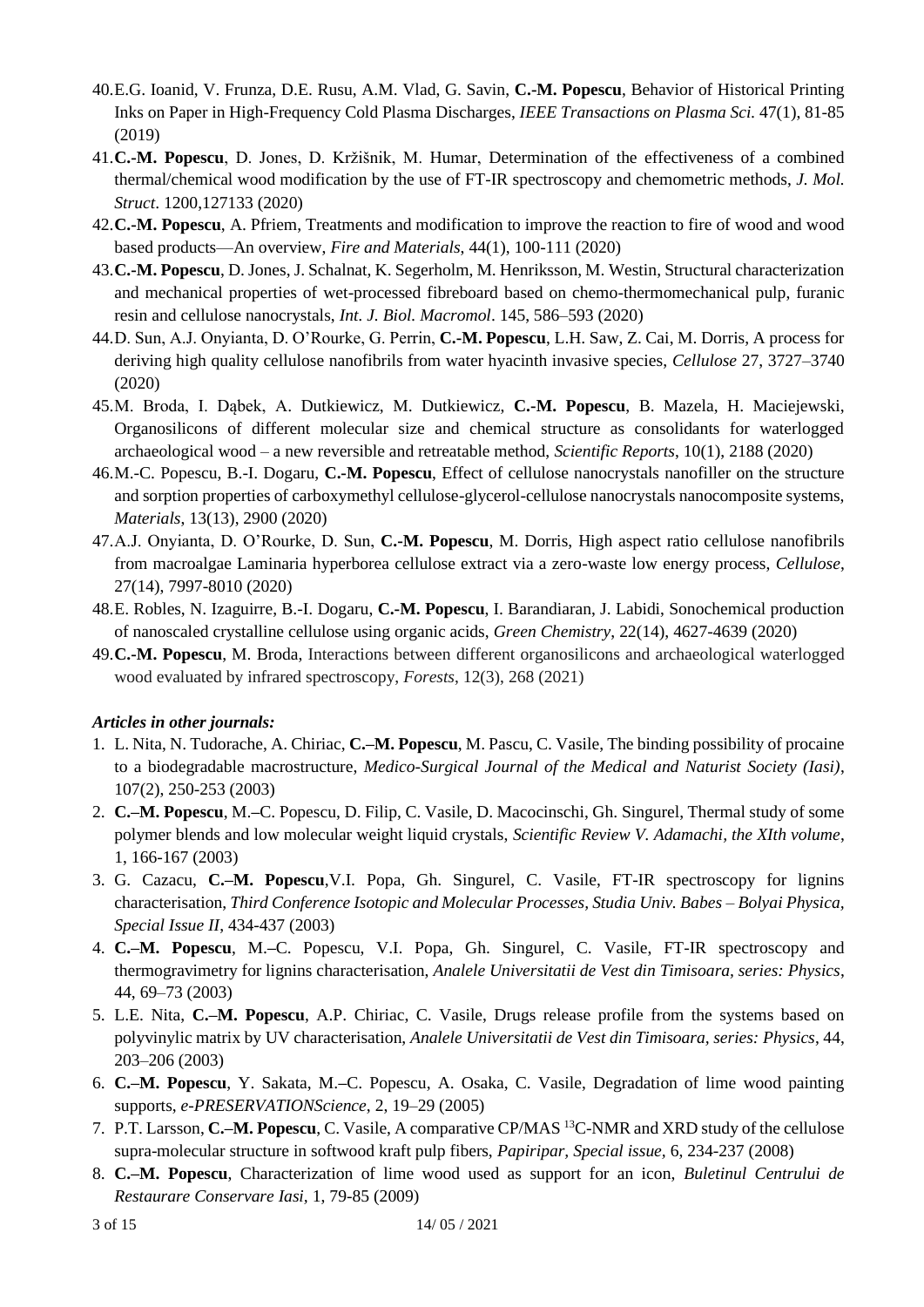- 9. **C.–M. Popescu**, M.**–**C. Popescu, B.C. Simionescu, 2D IR Correlation spectroscopy in wood science, *Memoirs of the Scientific Sections*, Series IV, Tome XXXV, 33-54 (2012)
- 10.**C.-M. Popescu**, N. Zeniya, K. Endo, T. Genkawa, E. Obataya, Modifications in spruce wood structure following hydro-thermal treatment evaluated by NIR spectroscopy, Pro Ligno, 15(4), 48-54 (2019)

#### *Book chapters:*

- 1. C. Vasile, **M.–C. Popescu**, A. Stoleriu, R. Gosselink, Thermal characterization of lignins, in *New Trends in Natural and Synthetic Polymer Science*, Eds. C. Vasile, G.E. Zaikov, Nova Science Publishers Inc, p. 135– 163(2006)
- 2. C. Vasile, M. Brebu, **C.–M. Popescu**, Thermal modification of lignocellulosic materials and lignin (pirolysis), in: *Lignin, source for raw materials and energy*, Eds. G. Cazacu, M. Totolin, Ed. Pim, p. 174- 274 (2010)
- 3. **C.–M. Popescu**, Carrageenan in food packaging and coatings, in *New polymeric food packaging*, Eds. C. Vasile, C.N. Cheaburu, Ed. Pim, p. 200-244 (2010)
- 4. **C.–M. Popescu**, T.P. Larsson, Solid state NMR characterisation of cellulose acetate and lime wood cellulose, *COST E54 Book* p. 125-130 (2011)
- 5. **C.–M. Popescu**, M. Totolin, C.M. Tibirna, M.**–**C. Popescu, P. Ander, C. Vasile, Structural and morphological characterization of unmodified and grafted unbleached and bleached softwood kraft pulp fibres, *COST E54 Book* p. 253-266 (2011)
- 6. D. Jones, G. Ormondroyd, S. Curling, **C.–M. Popescu**, M.**–**C. Popescu, Chemical compositions of natural fibers, in *Advanced High Strength Natural Fiber Composites in Construction*, eds: M. Fan, F. Fu, Wood head Publishing Elsevier, 23 – 59, 2016
- 7. B. Mazela, **C.-M. Popescu**, Solid Wood, in Ch2: Wood as bio-based building materials, in *Performance of bio-based building materials*, eds: D. Jones, C. Brischke, Wood head Publishing Elsevier, 22-39, 2017
- 8. **C.-M. Popescu**, D. Jones, Cellulose, pulp and paper, in Ch2: Wood as bio-based building materials, in *Performance of bio-based building materials*, eds: D. Jones, C. Brischke, Wood head Publishing Elsevier, 68-77, 2017

## *Proceeding papers:*

- 1. C. Vasile, **C.–M. Popescu**, B.S. Munteanu, G. Cazacu, Structural and thermal characterization of lignins, *Proceedings of Eight European Workshop on Lignocellulosics and Pulp, Utilization of lignocellulosics and by-products of pulping,* 267–270 (2004)
- 2. **C.–M. Popescu**, B.S. Munteanu, M.–C. Popescu, C. Vasile, Structural differences between lignin from woody plants and from annualy fibre crops evidenced by thermal and spectroscopical methods, *ILI The International Lignin Institute, Bringing Lignin Back to the Headlines Priority Research and New Approaches, The 7th ILI Forum,*133–136 (2005)
- 3. **C.–M. Popescu**, V. Pohoata, C. Vasile, Gh. Singurel, UV and fluorescence spectroscopy of lignins, *Proceedings of 3rd Italian Meeting on Lignin Chemistry, Wood Derivatives and Agroindustrial Waste Valorisation,* 126–129 (2005)
- 4. **C.–M. Popescu**, Y. Sakata, M.**–**C. Popescu, Gh. Singurel, C. Vasile, Spectral and thermal characterization of the wood, *Proceedings of 3rd Italian Meeting on Lignin Chemistry, Wood Derivatives and Agroindustrial Waste Valorisation,* 108–111 (2005)
- 5. **C.–M. Popescu**, C. Vasile, Y. Sakata, Joint research on wood chemistry and morphology between "P. Poni" Institute of Macromolecular Chemistry Iasi and Okayama University, *Proceedings of the 5th International Conference on Global Research and Education,* 201–211 (2006)
- 6. **C.–M. Popescu**, C. Vasile, M.**–**C. Popescu, Y. Sakata, Investigations of degradation/conservation stage of wood artworks, *Products and Technologies for Conservation of Cultural and Historic Heritage,* Eds: N. Luta, I. Sandu, O. Petreus, Ed. Performantica, p. 89–104 (2006)
- 7. **C.–M. Popescu**, C. Vasile, Y. Sakata, Hydrothermal decomposition of some wood species, *Proceedings of Italic 4 - Science & Technology of Biomass: Advances and Challenges,*189-192 (2007)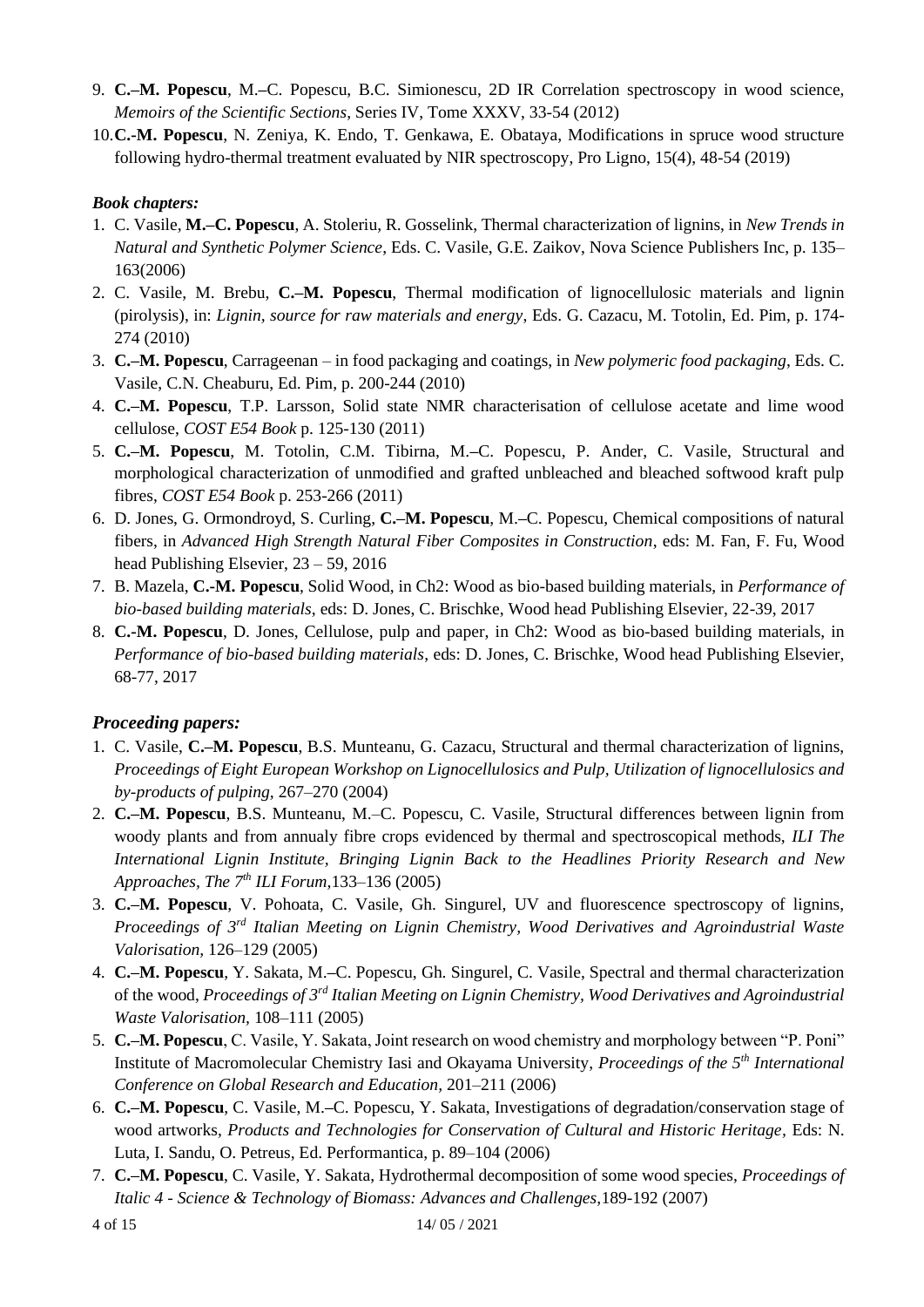- 8. **C.–M. Popescu**, C.M. Tibirna, M.**–**C. Popescu, P. Ander, C. Vasile, Caracterizarea suprafetei pastelor nealbita si albita din amestec de lemn, *Zilele Facultatii de Inginerie Chimica si Protectia Mediului Editia A V-A, Materiale si procese inovative,* 86–92 (2008)
- 9. **C.–M. Popescu**, P.T. Larsson, P. Ander, N. Olaru, C. Vasile, Characterization of acetylated unbleached and bleached kraft pulps, *Scientific Workshop, MC9 and WGs meeting COST Action E54*, 35-41 (2010)
- 10.**C.–M. Popescu**, C.M. Tibirna, T. Stevanovic, P. Ander, T. Arndt, C. Vasile, Bulk characterization of refined and unrefined softwood kraft pulp fibers, *Scientific Workshop, MC9 and WGs meeting COST Action E54*, 75-81 (2010)
- 11.**C.–M. Popescu**, C. Vasile, Morphological and thermal study on wood decayed by *Chaetomium globosum*, *Proceeding of the 14th international symposium on cellulose chemistry and technology*, 31-34 (2010)
- 12.**C.–M. Popescu**, M.**–**C. Popescu, C. Vasile, FT-IR and 2D IR Correlation Spectroscopy, Carbon 13- CP/MAS solid state NMR and X-ray diffraction spectroscopy studies on wood decayed by *Chaetomium globosum*, *Proceeding of the 14th international symposium on cellulose chemistry and technology*, 174-179 (2010)
- 13.C.A.S. Hill, **C.-M. Popescu**, The interaction of moisture with wood A discussion on the origin of sorption hysteresis and the sigmoidal nature of the sorption isotherm, *Proceedings of the 9 th Meeting of the Northern European Network for Wood Science and Engineering – WSE*, 110-115 (2013)
- 14.**C.–M. Popescu**, M.**–**C. Popescu, A structural study of the white rot biodegraded lime wood coated with poly(hydroxy urethane acrylate), *Proceeding of the International Workshop Characterization of modified wood in relation to wood bonding and coating performance,* 123-129 (2013)
- 15.M.**–**C. Popescu, **C.–M. Popescu**, Spectral study of hydro-thermal treated lime wood, *Proceeding of the International Workshop Characterization of modified wood in relation to wood bonding and coating performance,* 206-212 (2013)
- 16.D. Ridley-Ellis, **C.–M. Popescu**, B. Keating, M.**–**C. Popescu, C.A.S. Hill, Stiffness changes during low temperature thermal treatment of Scots pine, assessed by acoustic NDT, *Proceeding of the Seventh European Conference on Wood Modification (ECWM7)*, 201-207 (2014)
- 17.C. Hill, **C.–M. Popescu**, L. Rautkari, S. Curling, G. Ormondroyd, Y. Xie, Z. Jalaludin, The role of hydroxyl groups in determining the sorption properties of modified wood, *Proceeding of the Seventh European Conference on Wood Modification (ECWM7)*, 104-111 (2014)
- 18.**C.–M. Popescu**, C.A.S. Hill, M.**–**C. Popescu, Evaluation of the Water Adsorption/Desorption Process in Chemically Modified Wood by NIR Spectroscopy, *Proceeding of the Eight European Conference on Wood Modification (ECWM8)*, 56-63 (2015)
- 19.M.-C. Popescu, **C.-M. Popescu**, Water sorption ability of acetylated wood assessed by mid infrared spectroscopy, *Proceeding of the International Scientific Conference Building with Bio-Based Materials: Best Practice and Performance Specification*, 119-122 (2017)
- 20.**C.-M. Popescu**, D. Jones, An overview of the knowledge transfer through STSMs, *Proceeding of the International Scientific Conference Building with Bio-Based Materials: Best Practice and Performance Specification*, 165-176 (2017)
- 21.**C.-M. Popescu**, C.A.S. Hill, D. Sun, NIR and DVS to monitor the water sorption properties of thermal and chemical treated wood material, e-*Proceedings of the 2018 World Conference on Timber Engineering (WCTE2018)*, S752, 1-6 (2018)
- 22.**C.-M. Popescu**, D. Kržišni, M. Hočevar, M. Humra, N. Thelar, M.-C. Popescu, D. Jones, Infrared spectroscopy and chemometric methods for the evaluation of the thermal/chemical treatment effectiveness of hardwoods, e-*Proceeding of the 9th European Conference on Wood Modification (ECWM9)*, S5, 1-9 (2018)
- 23.**C.-M. Popescu**, L. Rautkari, M. Altgen, T. Belt, M. Mäkelä, Raman spectral imaging of chemically modified Scots pine, e-*Proceeding of the 9th European Conference on Wood Modification (ECWM9)*, S7, 1-6 (2018)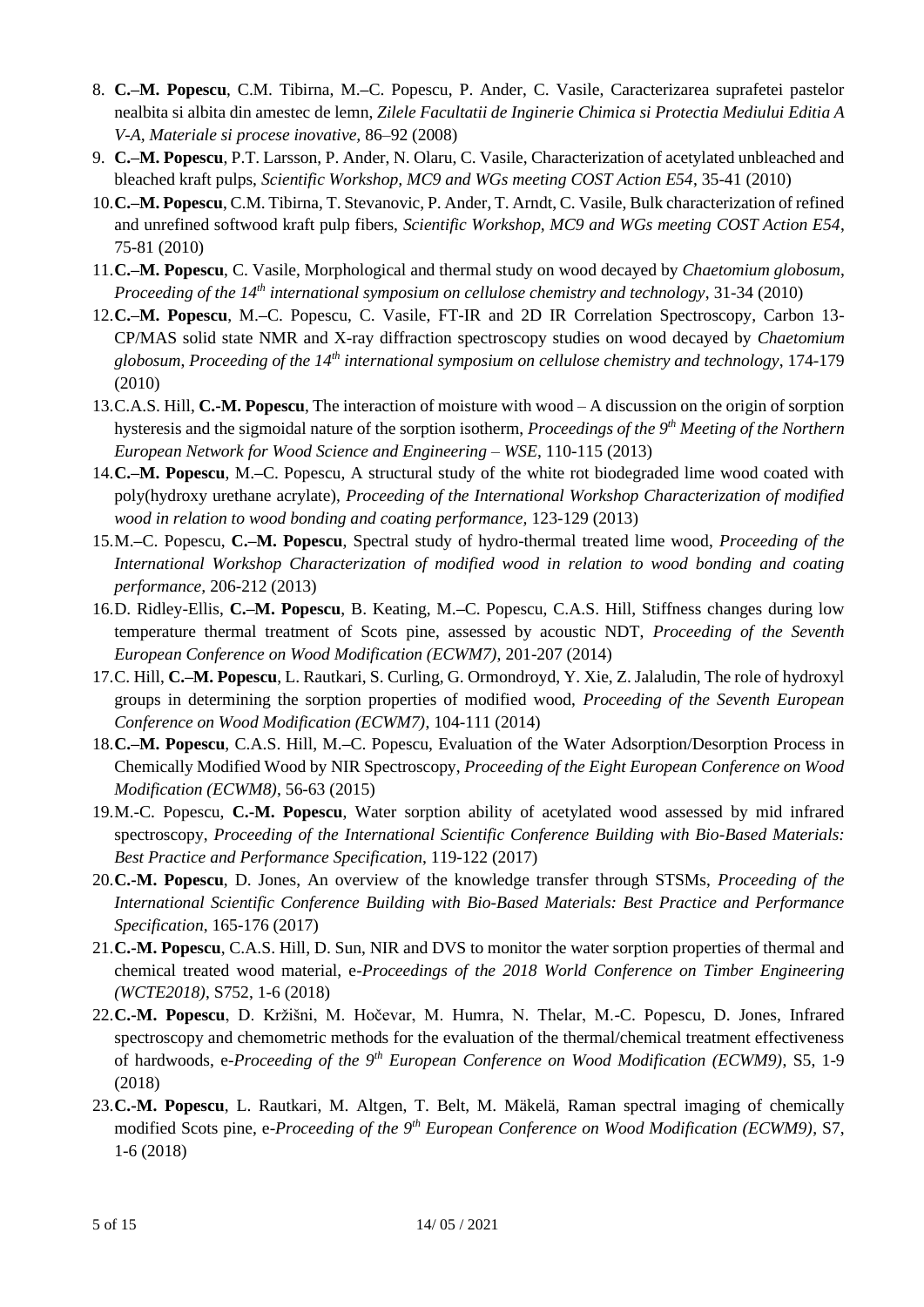- 24.D. Ridley-Ellis, **C.-M. Popescu**, Changes in longitudinal modulus of elasticity of Douglas-fir during low temperature thermal treatment, e-*Proceeding of the 9th European Conference on Wood Modification (ECWM9)*, S7, 1-6 (2018)
- 25.D. Jones, **C.-M. Popescu**, D. Kržišnik, M. Hočevar, M. Humar, N. Thaler, M.-C. Popescu, The use of bicine and tricine as possible Maillard reagents in a combined thermal/chemical modification of beech, Proceedings IRG Annual Meeting, IRG/WP 19-40852, 1-12 (2019)
- 26.**C.-M. Popescu**, A. Konstantinou, A. Stankiewicz, Properties and structural features of superhydrophobic scots pine wood, Proceedings of the  $15<sup>th</sup>$  Annual Meeting of the Northern European Network for Wood Science and Engineering – WSE2019, 138-140 (2019)

## *International symposia – conferences/keynotes/lectures:*

- 1. **C.–M. Popescu**, B.C. Simionescu, Micro and Non-Destructive Methods Used for Characterization of Wooden Cultural Heritage Objects, *IVth European Symposium on Religious Art, Restoration and Conservation*, Iasi, Romania, May 3-5, 2012
- 2. **C.–M. Popescu**, M.**–**C. Popescu, Two dimensional correlation spectroscopy applied for evaluation of the structural changes in wood, *International Conference Evaluation, processing and predicting of THM treated wood behaviour by experimental and numerical methods*, Iasi, Romania, April 9-11, 2013
- 3. M.**–**C. Popescu, **C.–M. Popescu**, Wood structural changes, and degradation mechanisms, evidenced by 2D IR COS, *2DCOS-7*, Seoul, Korea, August 21-24, 2013
- 4. **C.–M. Popescu**, M.**–**C. Popescu, 2D COS NIR analysis of structural changes in dry thermal and hydrothermal treated wood, *2DCOS-8*, Vienna, Austria, July 08-11, 2015
- 5. **C.-M. Popescu,** Hydrophobic nanocomposite formulations for organic based surfaces, *Collaborative Conference on Materials Research (CCMR)*, Goyang/Gyeonggi, South Korea, June 03-07, 2019
- 6. **C.-M. Popescu**, D. Ridley-Ellis, M.-C. Popescu, Quantification of chemical changes taking place in spruce wood structure following long period thermal treatment, *2DCOS-10,* Changchun, China, August 19-21, 2019

#### *National symposia – conferences/keynotes/lectures:*

1. **C.–M. Popescu**, Evaluarea procesului de sorbtie a apei in materialul lemnos, *Zilele Academice Iesene, Simpozionul Progrese in stiinta compusilor organici si macromoleculari,* Iasi, Romania, September 24– 26, 2015

## *Invited lecturer:*

- 2. **C.–M. Popescu**, Analytical pyrolysis and microstructure of wood samples*, Sitting of the Laboratory of Lignin Chemistry, Latvian State Institute of Wood Chemistry (IWC), Agenda: Presentation of foreign colleagues about the studies conducted jointly with IWC*, Riga, Latvia, June 14, 2005
- 3. **C.–M. Popescu**, Thermo-hydro-mechanical processing of hardwood, *Bern University of Applied Sciences, Architecture, Wood and Civil Engineering, BHT*, Biel/Bienne, Switzerland, May, 2011
- 4. **C.–M. Popescu**, Investigation Methods used for Characterization of Wooden Cultural Heritage, *Forest Products Research Institute, Edinburgh Napier University, The Royal Society of Edinburgh*, July 20, 2012
- 5. **C.–M. Popescu**, Two Dimensional Correlation Spectroscopy in Wood Science, *Training School - Chemical and property changes in wood during THM-treatment, Aalto University, Helsinki, Finland,* May 20-22, 2013
- 6. **C.–M. Popescu**, Spectroscopy in wood science, *Institute of Wood Biology and Wood Technology of the Georg-August-University of Göttingen, Göttingen, Germany,* July 15, 2016
- 7. **C.-M. Popescu**, Wood chemistry research & applications, conservation & collaborating in the UK, *State Forest Resources Agency of Ukraine, Kiev*, 24.01.2017 and *Ukrainian National Forestry University, Lviv, Ukraine*, January 25, 2017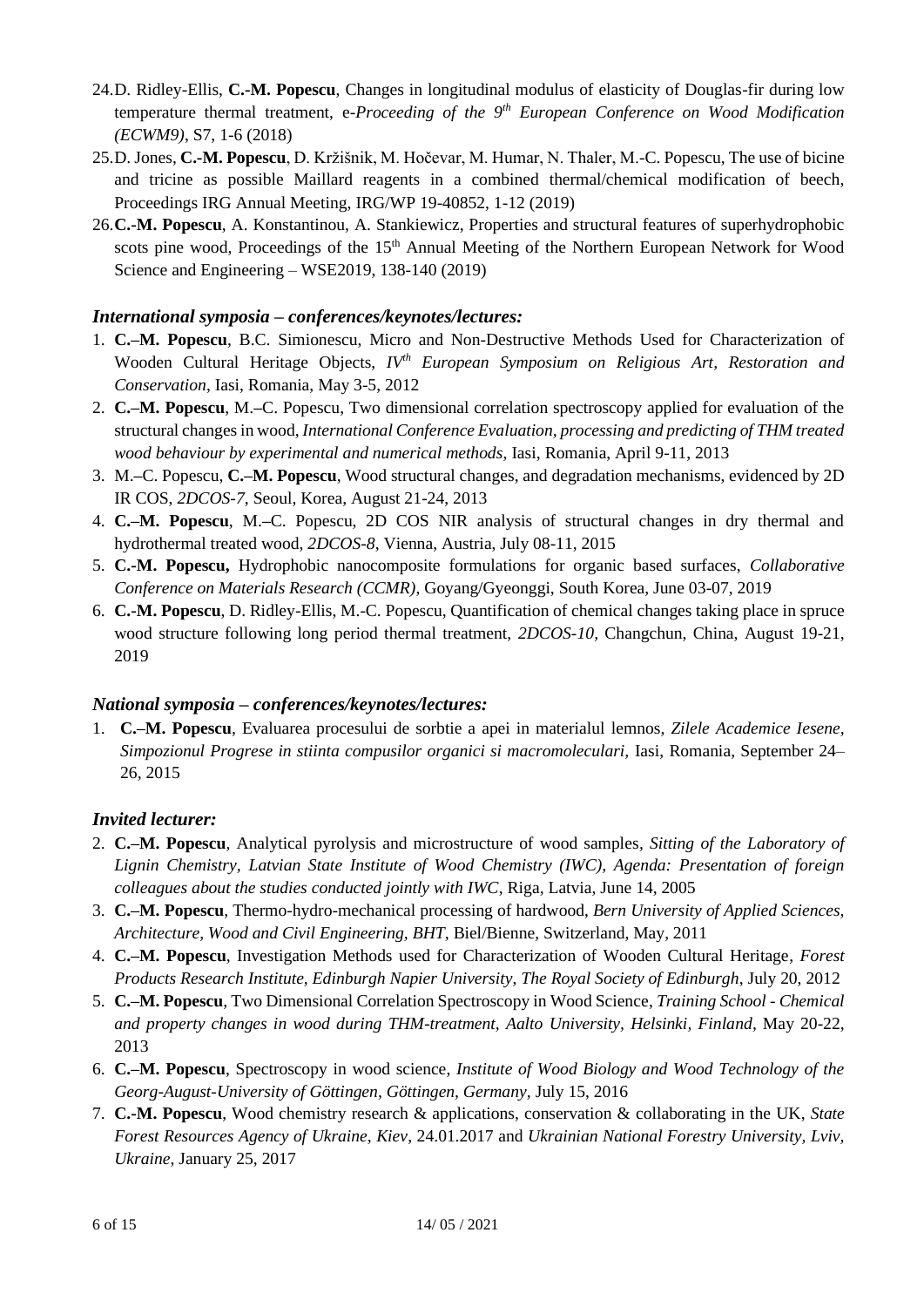## *International symposia communications:*

- 1. **C.–M. Popescu**, Y. Sakata, M.–C. Popescu, C. Vasile, Spectroscopical characterization of aged wood using SAXS, WAXS and FT-IR, 3<sup>rd</sup> Meeting COST Action E41, Spectrometric techniques used for the analysis of *Carbohydrates, Lignin and Extractives,* Hesperia Sant Just, Barcelona, Spain, April 25–26, 2005
- 2. C.-M. Popescu, V. Pohoata, C. Vasile, Gh. Singurel, UV and fluorescence spectroscopy of lignins, 3<sup>rd</sup> *Italian Meeting on Lignin Chemistry, Wood Derivatives and Agroindustrial Waste Valorisation,* L'Aquila, Italy, June 23–24, 2005
- 3. **C.–M. Popescu**, Y. Sakata, M.**–**C. Popescu, Gh. Singurel, C. Vasile, Spectral and thermal characterization of the wood, *3 rd Italian Meeting on Lignin Chemistry, Wood Derivatives and Agroindustrial Waste Valorisation,* L'Aquila, Italy, June 23–24, 2005
- 4. C. Vasile, **C.***–***M. Popescu**, G. Dobele, Degradation of lime wood paintings supports III. Pyrolysis GC of aged wood, *COST Action E41 Workshop, Chromatography in Pulping and Papermaking,* Stockholm, Sweden, November 7–8, 2005
- 5. **C.–M. Popescu**, M.**–**C. Popescu, Gh. Singurel, C. Vasile, Spectral and Thermal Characterization of Round Robin COST E41 samples, *COST Action E41 Workshop, Interpretation of analytical methods for wood and pulping chemistry, WG 2 Short presentations,* Stockholm, Sweden, November 7–8, 2005
- 6. **C.–M. Popescu**, M. Brebu, M.**–**C. Popescu, A. Stoleriu, Gh. Singurel, C. Vasile, D.S. Argyropoulos, S. Willfor, Spectral and Thermal Characterization of the Integrated samples (COST E41 samples)*, Progress of the COST E41 Joint Analysis Effort on wood and fiber characterisation,* Grenoble, France, April 12–13, 2006
- 7. **C.–M. Popescu**, C. Vasile, Y. Sakata, A. Osaka, Joint research on wood chemistry and morphology between P. Poni Institute of Macromolecular Chemistry Iasi and Okayama University, *5 th International Conference on Global Research and Education (Inter-academia),* Iasi, Romania, September 25–28, 2006
- 8. **C.–M. Popescu**, M.**–**C. Popescu, C. Vasile, New method for lignin identification, *COST E41 Functional Groups and Surface Analysis of Wood and Fibers,* Rome, Italy, May 7–8, 2007
- 9. **C.–M. Popescu**, A. Manoliu, C. Vasile, L. Oprica, P. Gradinariu, C. Silvestre, S. Cimmino, Effect of biodegradation with *Trichoderma viride* pers. on wood, *41st IUPAC CONGRESS, Chemistry Protecting Health, Natural Environment, and Cultural Heritage,* Turin, Italy, August 5–10, 2007
- 10.T.P. Larsson, **C.–M. Popescu**, C. Vasile, A comparative CP/MAS <sup>13</sup>C-NMR and XRD study of the cellulose supra-molecular structure in softwood kraft pulp fibers, *COST E54 Meeting,* Budapest, Hungary, October 16–17, 2008
- 11.**C.–M. Popescu**, M.**–**C. Popescu, C. Vasile, The contribution of Petru Poni Institute of Macromolecular Chemistry for dendrimer characterization, *WG1/WG2 Meeting COST Action TD0802,* Rimini, Italy, February 15, 2010
- 12.**C.–M. Popescu**, P.T. Larsson, P. Ander, N. Olaru, C. Vasile, Characterization of acetylated unbleached and bleached kraft pulps, *Scientific Workshop, MC9 and WGs meeting COST Action E54*, Coimbra, Portugal, May 10-12, 2010
- 13.**C.–M. Popescu**, C.M. Tibirna, T. Stevanovic, P. Ander, T. Arndt, C. Vasile, Bulk characterization of refined and unrefined softwood kraft pulp fibers, *Scientific Workshop, MC9 and WGs meeting COST Action E54*, Coimbra, Portugal, May 10-12, 2010
- 14.**C.–M. Popescu**, C. Vasile, Morphological and thermal study on wood decayed by *Chaetomium globosum*, *14th International Symposium on Cellulose Chemistry and Technology,* Iasi, Romania, September 8-10, 2010
- 15.**C.–M. Popescu**, M.**–**C. Popescu, C. Vasile, FT-IR and 2D IR correlation spectroscopy, Carbon 13-CP/MAS solid state NMR and X-ray diffraction spectroscopy studies on wood decayed by *Chaetomium globosum*, *14th International Symposium on Cellulose Chemistry and Technology,* Iasi, Romania, September 8-10, 2010
- 16.**C.–M. Popescu**, M.**–**C. Popescu, C. Vasile, Spectral characterization of lime wood decayed by *Phanerochaete crisosporium*, *Workshop & International Conference on Smart Materials* (WICSM), Dublin, Ireland, September 22-24, 2010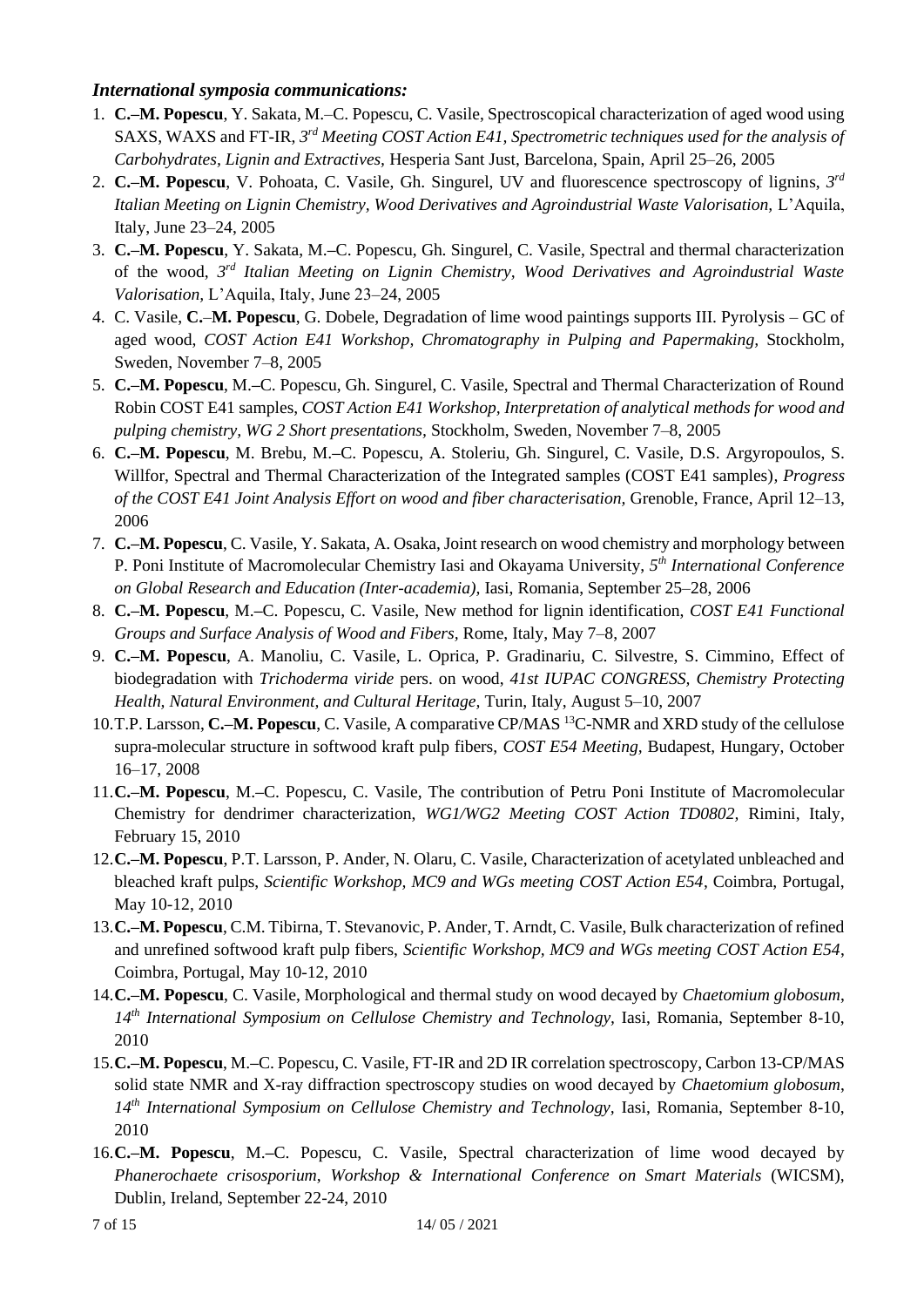- 17.**C.–M. Popescu**, A. Stoleru, M.**–**C. Popescu, C. Vasile, Thermal characterization of lignins, *Workshop Characterisation of raw biomass and processed materials for biorefinery, bioenergy and biofuels production*, Paris, France, January 25-26, 2011
- 18.**C.–M. Popescu**, M.**–**C. Popescu, C. Vasile, Spectral characterization of biodegraded and accelerated aging lime wood (*Tilia cordata* Mill.), *Workshop Mechano-chemical transformations of wood during thermohydral-mechanical processes*, Biel/Bienne, Switzerland, February 16–18, 2011
- 19.**C.–M. Popescu**, G. Lisa, C. Vasile, Thermal behaviour of acetylated softwood Kraft pulp fibres, *COST E54 Final Meeting*, Cambridge, UK, March 22-24, 2011
- 20.**C.–M. Popescu**, M.**–**C. Popescu, G. Lisa, B.C. Simionescu, Evaluation of the decay degree of *Tilia cordata* wood by different analytical methods, *24th International Symposium on Polymer Analysis and Characterization*, Turin, Italy, June 6-8, 2011
- 21.**C.–M. Popescu**, B.C. Simionescu, The effect of UV light on protective acrylic coatings, *The 10th International Conference on Colloids and Surfaces Chemistry*, Galati, Romania, June 9-11, 2011
- 22.**C.–M. Popescu**, B.C. Simionescu, Different weathering behaviors of natural and synthetic protective coatings for wood, *ESBP*, Dublin, Ireland, September 27-29, 2011
- 23.**C.–M. Popescu**, M.**–**C. Popescu, TG/FTIR study of the thermal stability of a carbosilane dendrimer with peripheral ammonium groups, *Recent Advances in Dendrimeric Technology,* Athens, Greece, October 8, 2011
- 24.**C.–M. Popescu**, J. Froidevaux, M.**–**C. Popescu, P. Navi, Chemical modifications of *Tilia cordata* wood during thermo-hydro-mechanical treatments investigated by FT-IR and 2D IR correlation spectroscopy, *Current and Future Trends of Thermo-Hydro-Mechanical Modification of Wood Opportunities for new markets?*, Nancy, France, March 26-28, 2012
- 25.**C.–M. Popescu**, M.**–**C. Popescu, B.C. Simionescu, The use of FT-IR and 2D IR correlation spectroscopy for the evaluation of *Tilia cordata* wood decay, *10th Biennial International Conference of the Infrared and Raman Users Group*, Barcelona, Spain, March 28-31, 2012
- 26.**C.–M. Popescu**, B.C. Simionescu, The evaluation of degradation degree of naturally aged wood by FT-IR and 2D IR correlation spectroscopy, *10th Biennial International Conference of the Infrared and Raman Users Group*, Barcelona, Spain, March 28-31, 2012
- 27. D. Ridley-Ellis, **C.–M. Popescu**, Acoustic assessment of timber from 16<sup>th</sup>century painted timber ceilings in Scotland, *IVth European Symposium on Religious Art, Restoration and Conservation*, Iasi, Romania, May 3-5, 2012
- 28.D.E. Rusu, E.G. Ioanid, **C.–M. Popescu**, F. Doroftei, Evaluation of the behavior of original varnish under the cold HF Plasma treatment, *IVth European Symposium on Religious Art, Restoration and Conservation*, Iasi, Romania, May 3-5, 2012
- 29.D. Ridley-Ellis, B. Keating, **C.–M. Popescu**, Comparison of acoustic NDT for assessment of small stiffness changes during low temperature thermal treatment, *Evaluation, processing and predicting of THM treated wood behaviour by experimental and numerical methods,* Iasi, Romania, April 9-11, 2013
- 30.M.I. Placencia Peña, **C.–M. Popescu**, F. Pichelin, A. Pizzi, Thermal and analytical characterization of welded beech, *Evaluation, processing and predicting of THM treated wood behaviour by experimental and numerical methods,* Iasi, Romania, April 9-11, 2013
- 31.**C.–M. Popescu**, G. Lisa, J. Froidevaux, P. Navi, M.**–**C. Popescu, Thermal behaviours of THM densified wood, *Evaluation, processing and predicting of THM treated wood behaviour by experimental and numerical methods,* Iasi, Romania, April 9-11, 2013
- 32.**C.–M. Popescu**, M.**–**C. Popescu, Spectral and thermal study of the photodegraded [poly(hydroxy urethane acrylate)]impregnated *Tilia cordata* wood, *Process and Service life modeling*, Ghent, Belgium, April 17– 19, 2013
- 33.C.A.S. Hill, **C.–M. Popescu**, The interaction of moisture with wood A discussion on the origin of sorption hysteresis and the sigmoidal nature of the sorption isotherm, *9th Meeting of the Northern European Network for Wood Science and Engineering – WSE*, Hannover, Germany, September 11-12, 2013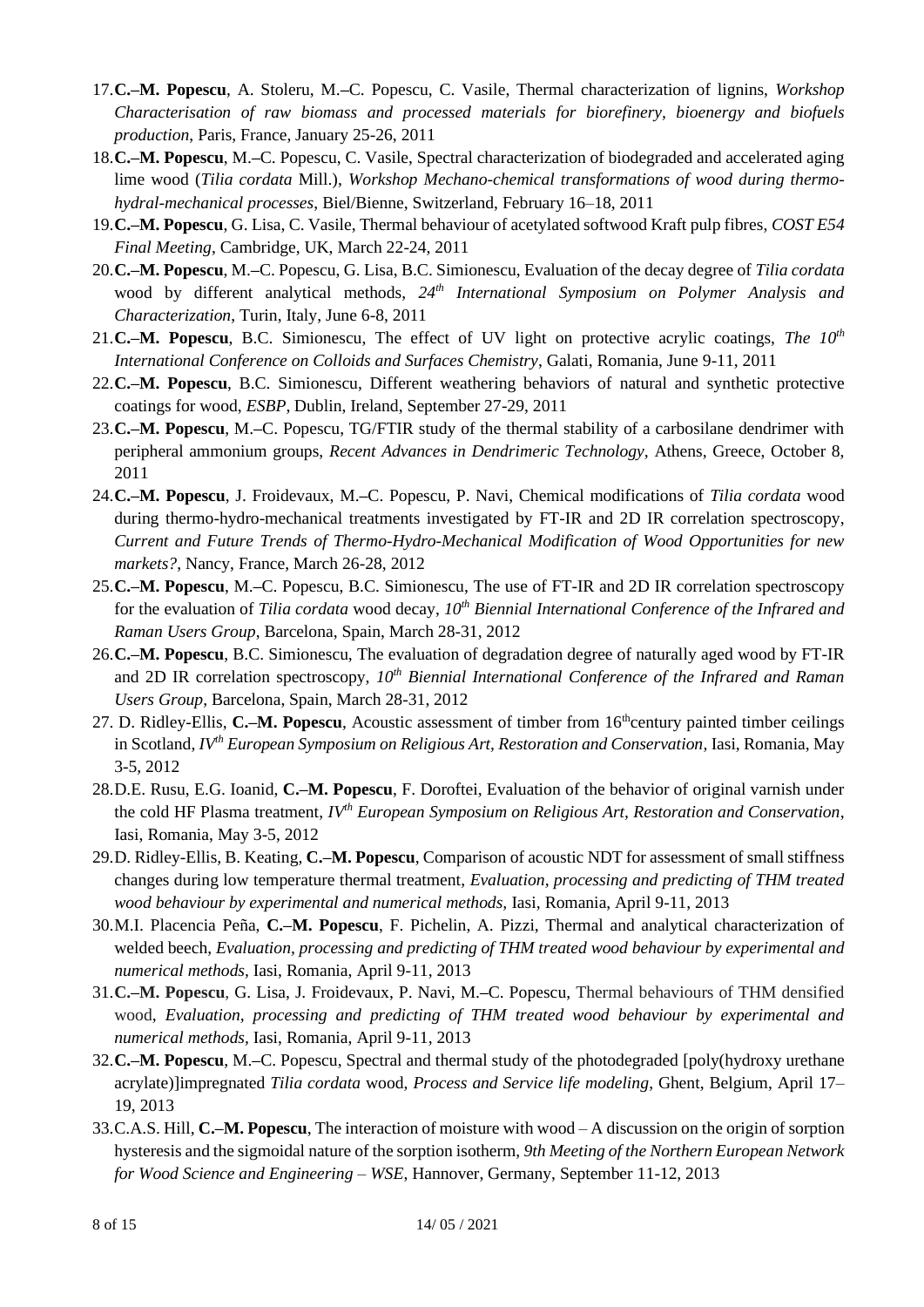- 34.**C.–M. Popescu**, M.**–**C. Popescu, Infrared and 2D IR COS spectroscopy for cellulose and modified cellulose characterisation, *First COST FP1205 Meeting*, Vila Real, Portugal, September 30 – October 01, 2013
- 35.**C.–M. Popescu**, M.**–**C. Popescu, A structural study of the white rot biodegraded lime wood coated with poly(hydroxy urethane acrylate), *International Workshop Characterization of modified wood in relation to wood bonding and coating performance*, Rogla, Slovenia, October 16-18, 2013
- 36.M.**–**C. Popescu, **C.–M. Popescu**, Spectral study of hydro-thermal treated lime wood, *International Workshop Characterization of modified wood in relation to wood bonding and coating performance*, Rogla, Slovenia, October 16-18, 2013
- 37.**C.–M. Popescu**, Ongoing R&D projects in COST member countries Romania, *Worshop 1 COST FP1303: Performance of bio-based building materials*, Paris, France, January 27-28, 2014
- 38.D. Ridley-Ellis, **C.–M. Popescu**, B. Keating, M.**–**C. Popescu, C.A.S. Hill, Stiffness changes during low temperature thermal treatment of Scots pine, assessed by acoustic NDT, *Seventh European Conference on Wood Modification (ECWM7)*, Lisbon, Portugal, March 09-12, 2014
- 39.C. Hill, **C.–M. Popescu**, L. Rautkari, S. Curling, G. Ormondroyd, Y. Xie, Z. Jalaludin, The role of hydroxyl groups in determining the sorption properties of modified wood, *Seventh European Conference on Wood Modification (ECWM7)*, Lisbon, Portugal, March 09-12, 2014
- 40.**C.–M. Popescu**, M.**–**C. Popescu, P. Gradinariu, Soft and white rot degradation resistance of thermo-hydromechanical processed hardwood evaluated by infrared spectroscopy, *Recent Advances in the Field of TH and THM Wood Treatment (Final Cost Action FP0904 Conference)*, Skellefteå, Sweden, May 19-21, 2014
- 41.M.**–**C. Popescu, **C.–M. Popescu**, Near Infrared spectroscopy and chemometric methods for wood specie identification, *Multidisciplinary Approach to Wooden Musical Instruments Identification (WoodMusICK Conference)*, Cremona, Italy, September 30 – October 01, 2014
- 42.**C.–M. Popescu**, M.**–**C. Popescu, Identification of structural differences of some natural resins used as varnishes for wooden instruments, *Multidisciplinary Approach to Wooden Musical Instruments Identification (WoodMusICK Conference)*, Cremona, Italy, September 30 – October 01, 2014
- 43.**C.-M. Popescu**, M.-C. Popescu, Thermal properties of different hardwood species, *Workshop COST FP1105*, Donostia (San Sebastian), Spain, May 26-27, 2015
- 44.**C.-M. Popescu**, Wood structure moisture content relations in unmodified and chemically modified wood, *Workshop COST FP1105*, Zurich, Switzerland, August 31 – September 01, 2015
- 45.**C.-M. Popescu**, C.A.S. Hill, M.-C. Popescu, Evaluation of the Water Adsorption/Desorption Process in Chemically Modified Wood by NIR Spectroscopy, *Eighth European Conference on Wood Modification (ECWM8)*, Helsinki, Finland, October 26-27, 2015
- 46.**C.-M. Popescu**, J. Schalnat, D. Timpu, D. Jones, K. Segerholm, M. Henriksson, M. Westin, S. Lapidot, Structural and mechanical properties of some wet-processed fiberboards, *Cellulosic material properties and industrial potential, COST FP1205 Meeting*, Boras, Sweden, April 25-27, 2016
- 47.B. I. Dogaru, **C.-M. Popescu**, M. Goanta, D. Timpu, M.-C. Popescu, Synthesis and characterisation of biodegradable PVA/Starch composite films reinforced with cellulose nanocrystals, *Cellulosic materials properties and industrial potential, COST FP1205 Meeting*, Boras, Sweden, April 25-27, 2016
- 48.**C.-M. Popescu**, M.-C. Popescu, D. Jones, Chemometrics for monitoring the structure of modified wood and the interaction with water molecules, *Hygrothermal Performance of Buildings and their Materials*, Poznan, Poland, August 30-31, 2016
- 49.B.-I. Dogaru, **C.-M. Popescu**, D. Timpu, M.-C. Popescu, Structural and morphologic evaluation of biodegradable PVA/starch/CNC composite films, *11th International Conference on Physics of Advanced Materials (ICPAM-11)*, Cluj Napoca, Romania, September 08-14, 2016
- 50.M.-C. Popescu, B.-I. Dogaru, **C.-M. Popescu**, The influence of CNC content on the water sorption properties of some biocomposite films, *2nd International EPNOE Junior Scientists Meeting*, Sophia Antipolis, France, October 13-14, 2016
- 51.M.-C. Popescu, B.-I. Dogaru, D. Timpu, **C.-M. Popescu**, Structural and morphological evaluation of biodegradable PVA/starch/CNC films, *2nd International EPNOE Junior Scientists Meeting*, Sophia Antipolis, France, October 13-14, 2016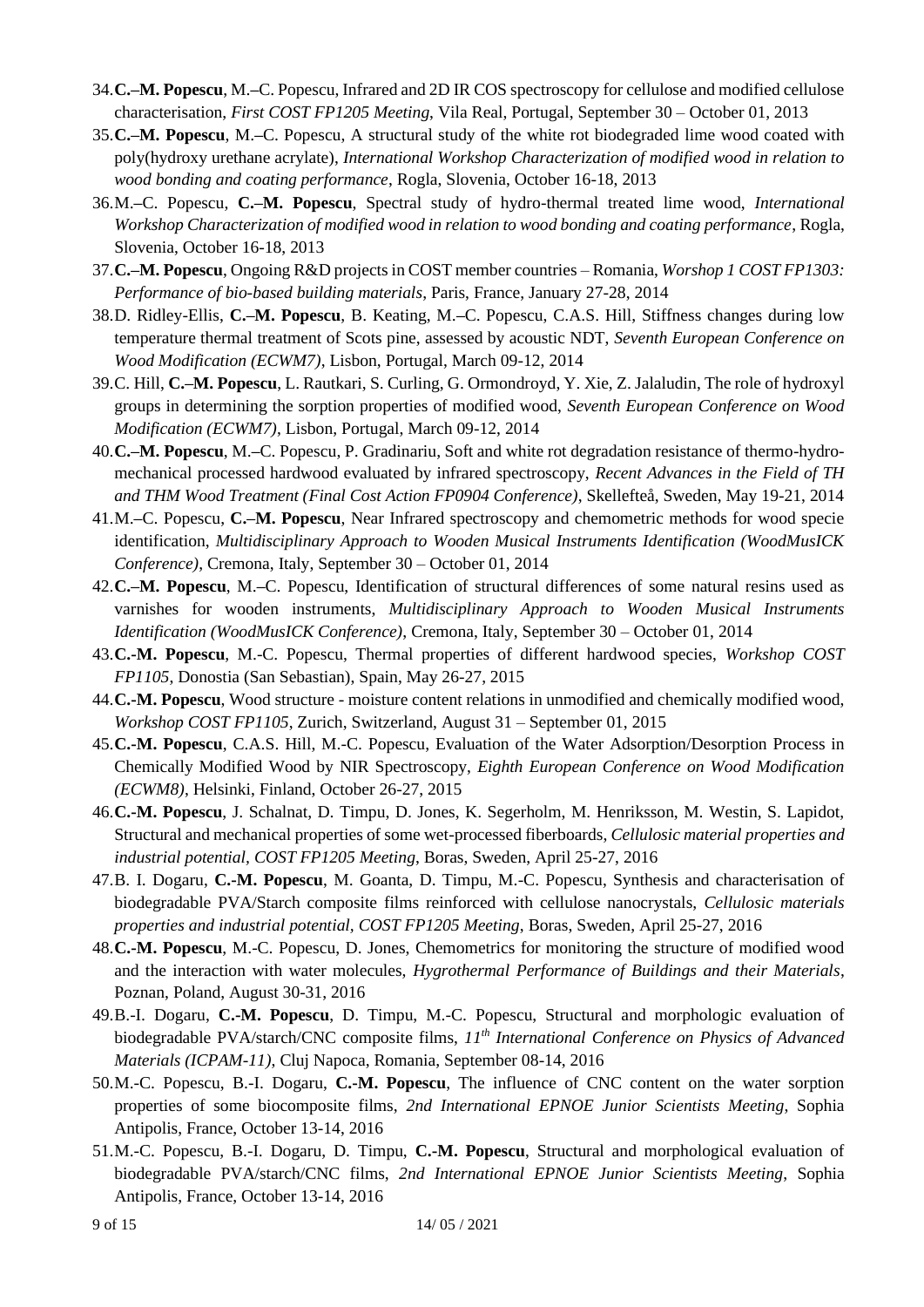- 52.**C.-M. Popescu**, M.-C. Popescu, Crystallization process evaluated by 2D IR correlation spectroscopy, *COST Action CM1402: Crystallize Annual meeting*, St George's Bay, St Julians, Malta, November 2-4, 2016
- 53.**C.-M. Popescu**, M. Pruna, Romania Fire safety regulations and research, *COST Action FP1404, Fire Safe Use of Bio-based Building Products*, Prague, Czech Republic, February 2-3, 2017
- 54.**C.-M. Popescu**, L. Marin, M.-C. Popescu, Identification of lignins from annual fibre crops using IR and 2DCOS IR spectroscopy, *2DCOS-9*, Victoria, BC, Canada, June 07-10, 2017
- 55.**C.-M. Popescu**, D. Jones, An overview of the knowledge transfer through STSMs, *Building with bio-based materials: Best practice and performance specification*, Zagreb, Croatia, September 6-7, 2017
- 56.**C.-M. Popescu**, E. Salca, M. Pruna, M.-C. Popescu, Wood modification in Romania, *COST Action FP1407 WG1 and WG4 meeting "Wood modification in Europe: processes, products, applications"*, Firenze, Italy, February 26, 2018
- 57.**C.-M. Popescu**, D. Kržišni, M. Hočevar, M. Humra, N. Thelar, M.-C. Popescu, D. Jones, Infrared spectroscopy and chemometric methods for the evaluation of the thermal/chemical treatment effectiveness of hardwoods, 9<sup>th</sup> *European Conference on Wood Modification (ECWM9)*, Arnhem, The Netherlands, September 17-18, 2018
- 58.D. Jones, D. Kržišnik, M. Humar, L. Nunes, S. Duarte, **C.-M. Popescu**, The potential application of Maillard-type reactions during thermal modification treatment, *COST Action FP1407 Conference - Living with modified wood*, Belgrade, Serbia, December 12-13, 2018
- 59.D. Jones, D. Kržišnik, M. Humar, L. Nunes, S. Duarte, **C.-M. Popescu**, The potential application of Maillard-type reactions during thermal modification treatment, *COST Action FP1407 Conference - Living with modified wood*, Belgrade, Serbia, December 12-13, 2018
- 60.D. Jones, **C.-M. Popescu**, D. Kržišnik, M. Hočevar, M. Humar, M.-C. Popescu, The use of bicine and tricine as possible Maillard reagents in a combined thermal/chemical modification of beech, *2019 The International Research Group on Wood Protection*, Quebec, Canada, May 12-16, 2019
- 61.M.-C. Popescu, B.-I. Dogaru, P. Gradinariu, **C.-M. Popescu**, The influence of bio-based nanocomposite materials coated seeds on the plant development, *Collaborative Conference on Materials Research (CCMR)*, Gyeonggi Goyang/Seoul, South Korea, June 03-07, 2019
- 62.**C.-M. Popescu**, N. Zeniya, K. Endo, T. Genkawa, E. Obataya, Modifications in spruce wood structure following hydro-thermal treatment evaluated by NIR spectroscopy, *The 12th edition of the International Conference "Wood Science and Engineering in the Third Millennium" – ICWSE 2019*, Brasov, Romania, November 07-09, 2019

## *National symposia communications:*

- 1. **C.–M. Popescu**, Y. Sakata, C. Vasile, Spectral and thermal characterisation of wood. I. Wood from different provenances, *Lucrarile celui de al 15-lea simpozion anual de comunicari stiintifice,* Bucharest, Romania, February 17, 2006
- 2. M. Brebu, **C.–M. Popescu**, O. Ciocoiu, M.–C. Popescu, C. Vasile, S. Willfor, Spectral and thermal characterisation of wood. II. Processing effect, *Lucrarile celui de al 15-lea simpozion anual de comunicari stiintifice,* Bucharest, Romania, February 17, 2006
- 3. **C.-M. Popescu,** C. Vasile, M.-C. Popescu, Y. Sakata, Investigations of degradation/conservation stage of wood artworks, *National Session of Scientific Communications Products and Technologies for Conservation of Cultural and Historic Heritage, Second edition*, Iasi, Romania, May 26-27, 2006
- 4. **C.-M. Popescu**, O.N. Ciocoiu, M.-C. Popescu, C. Vasile, Characterisation of lignins from different origins by FT-IR spectroscopy, *Zilele Academice Iesene, Simpozionul Progrese in stiinta compusilor organici si macromoleculari, editia a XX-a,* Iasi, Romania, September 27–30, 2006
- 5. **C.-M. Popescu**, C. Vasile, G. Cazacu, Lignocellulosic secundar materials as bio-combustible sources, *XIth Symposium MATNANTECH,* Sinaia, Romania, November 19-22, 2007
- 6. **C.–M. Popescu**, C.M. Tibirna, M.**–**C. Popescu, P. Ander, C. Vasile, Caracterizarea suprafetei pastelor nealbita si albita din amestec de lemn, *Zilele Facultatii de Inginerie Chimicasi Protectia Mediului Editia A V-A, Materiale si procese inovative,* Iasi, Romania, November 19-21, 2008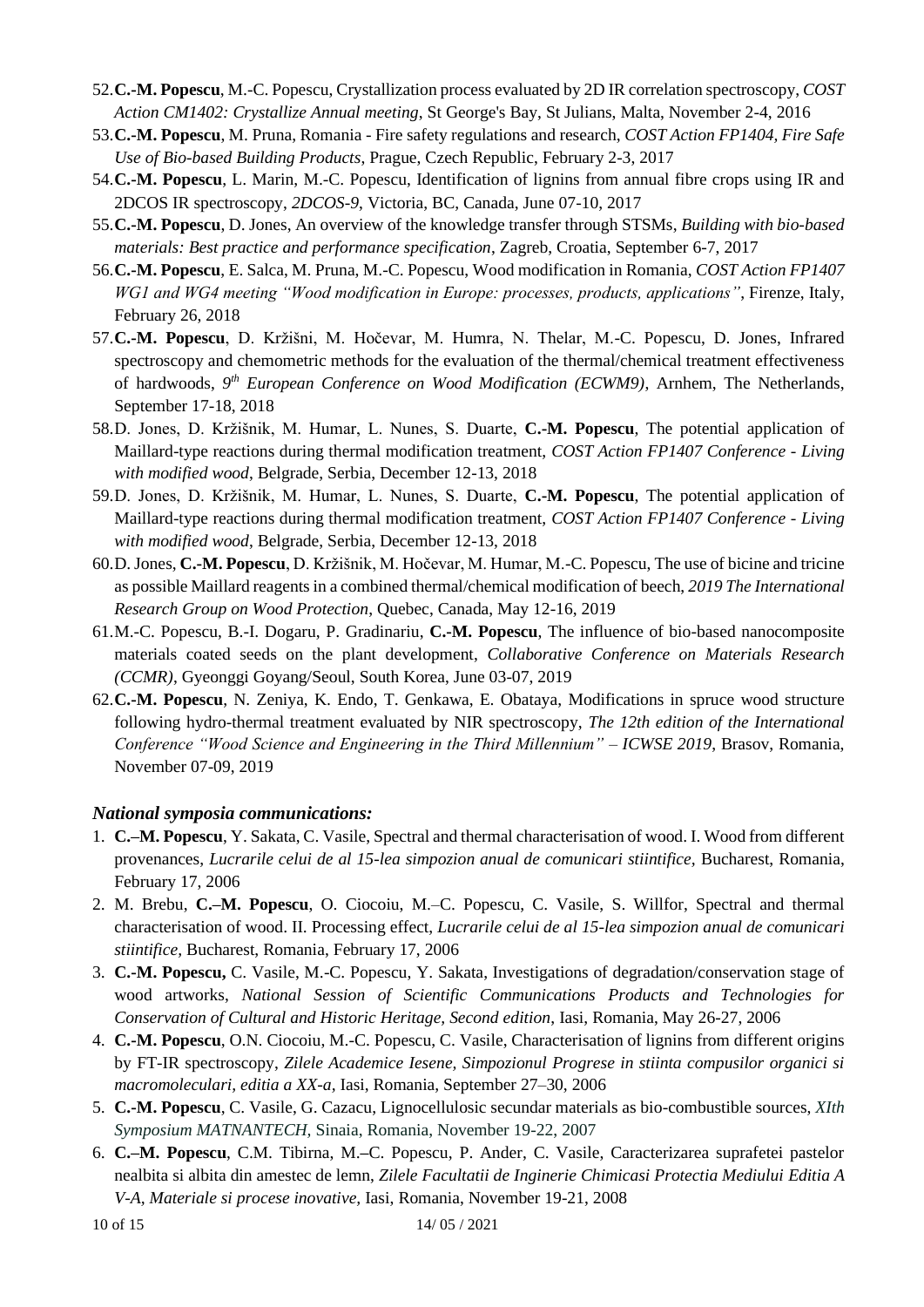7. **C.–M. Popescu**, C. Vasile, Lime wood biodegradation under natural and artificial ageing conditions, *Zilele Academice Iesene, Simpozionul Progrese in stiinta compusilor organici si macromoleculari,* Iasi, Romania, October 8–10, 2009

## *Posters in international symposia:*

- 1. **C.–M. Popescu**, G. Cazacu, Gh. Singurel, C. Vasile, Study of the process of the water desorption from lignins, *5th International Balkan Workshop on Applied physics,* Constanta, Romania, July 5-7, 2004
- 2. C. Vasile, **M.–C. Popescu**, B.S. Munteanu, G. Cazacu, Structural and thermal characterization of lignins, *Eight European Workshop on Lignocellulosics and Pulp, Utilization of lignocellulosics and by-products of pulping,* Riga, Latvia, August 22–25, 2004
- 3. L.E. Nita, **C.–M. Popescu**, P.A. Chiriac, C. Vasile, Some aspects concerning drug release from a polymeric matrix based on polymethylmethacrylate and its copolymers*, The European Materials Conference, E-MRS 2004 Fall Meeting, Warsaw University of Technology,* Warsaw, Poland, September 6–10, 2004
- 4. **C.–M. Popescu**, B.S. Munteanu, M.–C. Popescu, C. Vasile, Structural differences between lignin from woody plants and from annualy fibre crops evidenced by spectroscopical and thermal methods*, ILI Forum7 – Barcelona, Brinding Lignin Back to the Headlines,* Barcelona, Spain, April 27–28, 2005
- 5. **C.–M. Popescu**, C. Vasile, M.**–**C. Popescu, Gh. Singurel, Degradation of lime wood painting supports II) Spectroscopical characterisation, *International Conference on Fundamental and Applied Research in Physics – FARPhys,* Iasi, Romania, October 24–29, 2005
- 6. **C.–M. Popescu**, G. Dobele, G. Telysheva, C. Vasile, Degradation of lime wood painting supports. III. Evaluation of changes in the structure of aged lime wood by different physico-chemical methods, *17th International Symposium on Analytical and Applied Pyrolysis,* Budapest, Hungary, May 21–26, 2006
- 7. **C.–M. Popescu**, M.**–**C. Popescu, Gh. Singurel, C. Vasile, D.S. Argyropoulos, S. Willfor, Spectral characterisation of Eucalyptus Wood, *7 th International Balkan Workshop on Applied physics,* Constanta, Romania, July 5-7, 2006
- 8. **C.–M. Popescu**, M.**–**C. Popescu, Gh. Singurel, C. Vasile, D. S. Argyropoulos, S. Willfor, Spectral Differences between hard and softwood, *7 th International Balkan Workshop on Applied physics,* Constanta, Romania, July 5-7, 2006
- 9. **C.–M. Popescu**, M.**–**C. Popescu, C. Vasile, Gh. Singurel, Thermal and spectral characterization of lignins of different provenances as by-products of pulp and paper technologies, *l'Ecole d'Eté Physico-chimie de l'atmosphère: des expériences de laboratoire aux campagnes de terrain,* Iasi, Romania, July 3–14, 2006
- 10.M.**–**C. Popescu, Y. Sakata, **C.–M. Popescu**, Gh. Singurel, C, Vasile, Spectral Characterization of COST E41 Spruce TMP sample*, COST Action E41 Workshop,* Vienna, Austria, August 31–September 01, 2006
- 11.M.**–**C. Popescu, M. Pascu, G. Borcia, **C.–M. Popescu**, C. Vasile, Polyvinyl alcohol/starch blends. I Surface modifications, *Advanced Spectroscopies on Biomedical and Nanostructures Systems (NANOSPEC),* Cluj-Napoca, Romania, September 03–05, 2006
- 12.**C.–M. Popescu**, M. Pascu, M.**–**C. Popescu, C. Vasile, Polyvinyl alcohol/starch blends. II Enzymatic degradation and biocompatibilization, *Advanced Spectroscopies on Biomedical and Nanostructures Systems (NANOSPEC),* Cluj-Napoca, Romania, September 03–05, 2006
- 13.**C.–M. Popescu**, O.N. Ciocoiu, M.–C. Popescu, C. Vasile, Identification of lignin from different annual fibre crops using two-dimensional correlation IR spectroscopy*, SPO Conference,* Kiev, Ukraine, October 26-29, 2006
- 14.**C.–M. Popescu**, C. Vasile, Y. Sakata, Hydrothermal decomposition of some wood species, *Italic 4,* Rome, Italy, May 08-10, 2007
- 15.**C.–M. Popescu**, M.**–**C. Popescu, Gh. Singurel, C. Vasile, D.S. Argyropoulos, S. Willfor, Structural and morphological characterization of Norway spruce, *Cost E41 Functional Groups and Surface Analysis of Wood and Fibers,* Roma, Italy, May 07-08, 2007
- 16.**C.-M. Popescu**, C.M. Tibirna, C. Vasile, Characterization of natural aged wood from paining supports by spectroscopical methods in the view of diagnosis and conservation, 9<sup>th</sup> International Conference ART2008, Jerusalem, Israel, May 25-30, 2008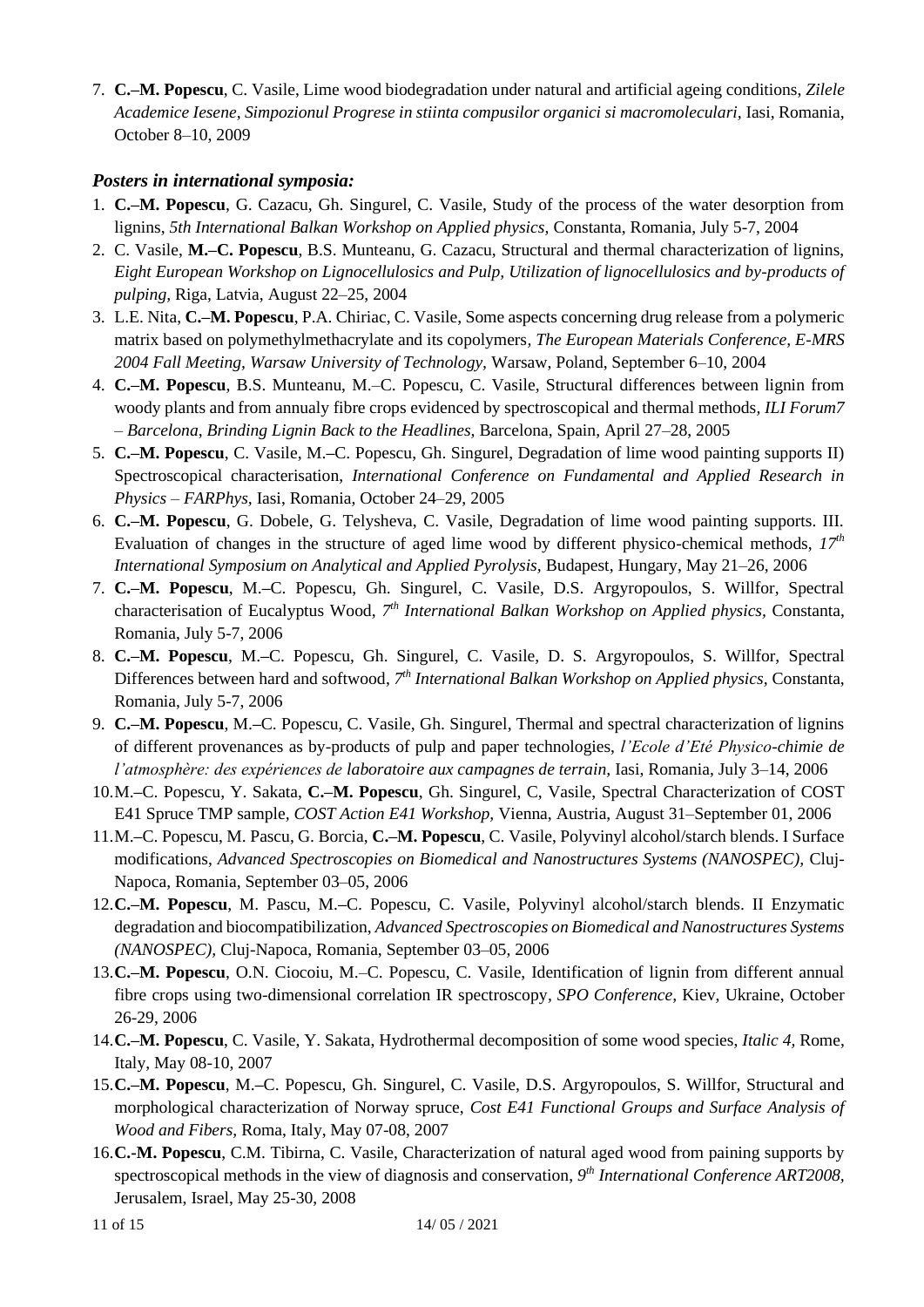- 17.**C.–M. Popescu**, P.T. Larsson, C. Vasile, Structural changes in lime wood biodegraded by soft rot fungi, *Course Biotechnology for Bioethanol Production,* Göteborg, Sweden, October 18–23, 2009
- 18.**C.–M. Popescu**, C.M. Tibirna, C. Vasile, Morphology and properties of lime wood biodegraded by soft rot fungi, *Lignobiotech*, Reims, France, March 28 – April 01, 2010
- 19.**C.–M. Popescu**, M.**–**C. Popescu, Structural study of photo-degraded acrylic coated lime wood by means of FT-IR and 2D IR correlation spectroscopy, *The 11th International Chemistry Conference and Exhibition in Africa (11 ICCA)*, Luxor, Egypt, November 20-23, 2010
- 20.M.**–**C. Popescu, **C.–M. Popescu**, Two dimensional infrared correlation analyses for wood and woodcomposites characaterization, *The 11th International Chemistry Conference and Exhibition in Africa (11 ICCA)*, Luxor, Egypt, November 20-23, 2010
- 21.**C.–M. Popescu**, M.**–**C. Popescu, Structural characterization of different hardwoods using infrared spectroscopy, *Thematic Workshop Mixed Numerical and Experimental Methods Applied to the Mechanical Characterization of Bio-Based Materials*, Vila Real, Portugal, April 28-29, 2011
- 22.M.**–**C. Popescu, **C.–M. Popescu**, Thermal behaviors of some hardwood and softwood species evaluated by thermogravimetry, *Thematic Workshop Mixed Numerical and Experimental Methods Applied to the Mechanical Characterization of Bio-Based Materials*, Vila Real, Portugal, April 28-29, 2011
- 23.M.**–**C. Popescu, **C.–M. Popescu**, G. Lisa, Morphological and chemical aspects evaluation of different wood species by spectral and thermal methods, *24th International Symposium on Polymer Analysis and Characterization*, Turin, Italy, June 06-08, 2011
- 24.**C.–M. Popescu**, G. Lisa, G. Mantanis, Evaluation of the stage of degradation of aged oak wood (*Quercus aegilops* L.) originating from the old Meteora monasteries, *Workshop Hierarchical structure and mechanical characterization of wood*, Helsinki, Finland, August 24-25, 2011
- 25.M.**–**C. Popescu, **C.–M. Popescu**, Evaluation of chemical changes of hydro-thermal treated *Tilia cordata* wood by 2D IR correlation spectroscopy and principal component analysis, *International Conference of Young Chemists*, Amman, Jordan, April 08-10, 2012
- 26.**C.–M. Popescu**, B.C. Simionescu, Evaluation of the weathering behaviors of natural and synthetic protective coatings for wood, *Basics for Chemistry of Wood Surface Modification*, Kuchl/Salzburg, Austria, April 25–27, 2012
- 27.M.**–**C. Popescu, **C.–M. Popescu**, The study of structural changes of *Tilia cordata* wood induced by exposure to accelerated UV/Vis – light, *Basics for Chemistry of Wood Surface Modification*, Kuchl/Salzburg, Austria, April 25–27, 2012
- 28.**C.–M. Popescu**, M.**–**C. Popescu, Structural Changes and Transition Temperatures of Acetylated Kraft Pulp Fibers by Chemometric Methods, 2<sup>nd</sup> Workshop COST FP1105, Edinburgh, United Kingdom, May 13–14, 2013
- 29.**C.–M. Popescu**, M.**–**C. Popescu, Photo-degradation of natural and synthetic protective coatings for wood studied with IR and 2D IR COS, *2DCOS-7*, Seoul, Korea, August 21-24, 2013
- 30.**C.–M. Popescu**, D. Ridley-Ellis, M.**–**C. Popescu, NIR study of structural modifications induced in Scots pine wood by low temperature treatment, *3 rd Workshop COST FP1105*, Trabzon, Turkey, October 08–09, 2013
- 31.M.**–**C. Popescu, **C.–M. Popescu**, Modification of cellulosic fibres by grafting with fatty acids, *3 rd Workshop COST FP1105*, Trabzon, Turkey, October 08–09, 2013
- 32.**C.–M. Popescu**, Analytical methods for historic wood evaluation, *WOODen MUSical Instruments Conservation and Knowledge (WoodMusICK Conference)*, Paris, France, February 27-28, 2014
- 33.M.**–**C. Popescu, **C.–M. Popescu**, An NIR and XPS study of the lime wood samples modified for different periods at lower temperature and relative humidity, *Recent Advances in the Field of TH and THM Wood Treatment (Final Cost Action FP0904 Conference)*, Skellefteå, Sweden, May 19-21, 2014
- 34.**C.–M. Popescu**, S. Eyley, W. Thielemans, One step emulsion polymerization for the synthesis of nanocellulose reinforced acrylic nanocomposite for wood coatings, *Seminar on Ongoing modification of cellulose nanofibers and their potential applications*, Madrid, Spain, October 15-16, 2014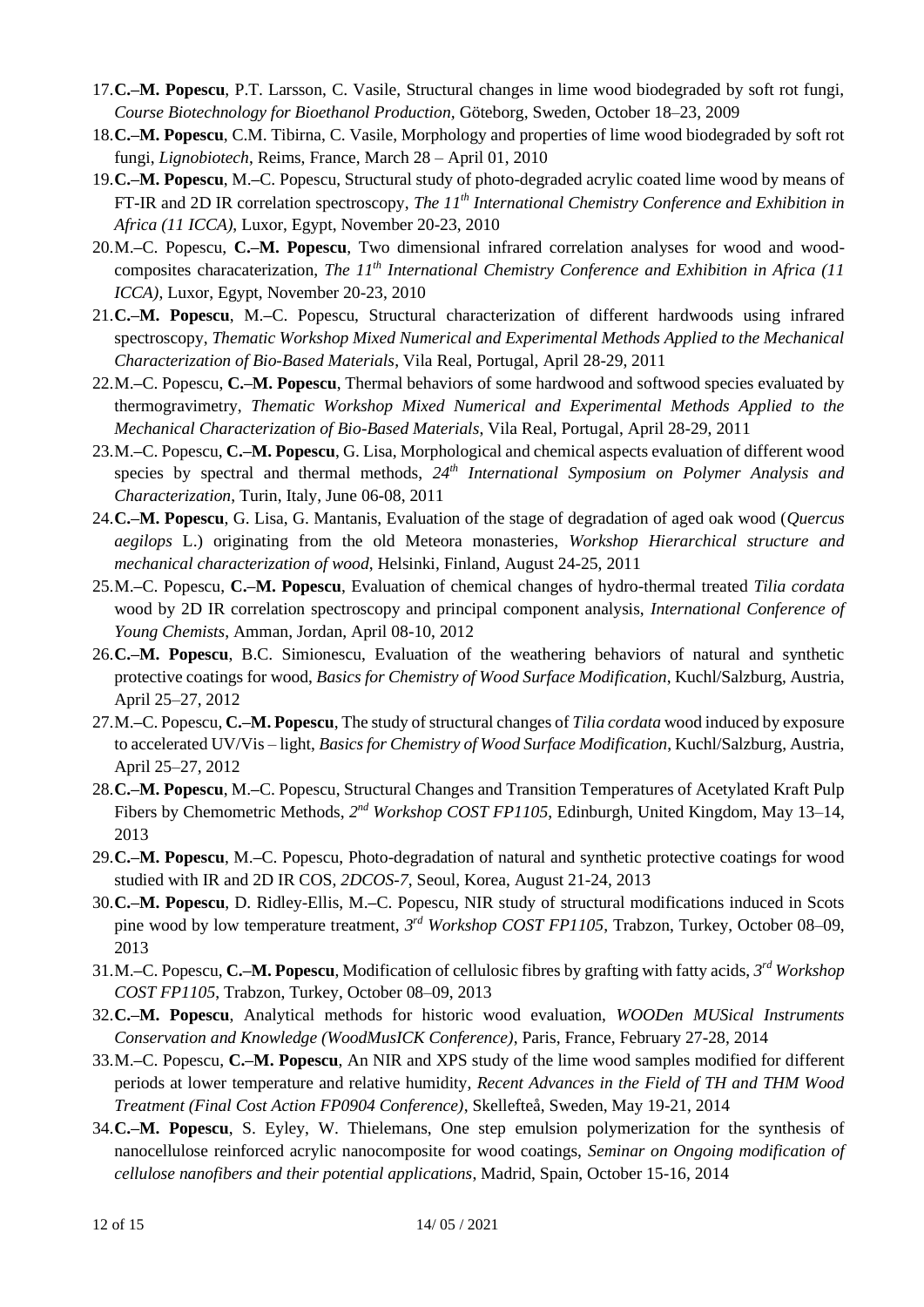- 35.M.**–**C. Popescu, **C.–M. Popescu**, Evaluation of supramolecular structure of cellulosic materials by different spectroscopic methods, *Seminar on Ongoing modification of cellulose nanofibers and their potential applications*, Madrid, Spain, October 15-16, 2014
- 36.D. Ridley-Ellis, **C.–M. Popescu**, The effect of environment and aging on the acoustic properties of wood, *Multidisciplinary Approach to Wooden Musical Instruments Identification (WoodMusICK Conference)*, Cremona, Italy, September 30 – October 01, 2014
- 37.**C.–M. Popescu**, The degree of crystallinity evaluated by NIR spectroscopy, *COST Action FP1105 fifth workshop*, Thessaloniki, Greece, November 11-12, 2014
- 38.B. Dogaru, **C.-M. Popescu**, G. Tantaru, M. Goanta, M.-C. Popescu, PVA-nanocellulose composite films morphological and structural assessment, *Advances in cellulose processing and applications –research goes to industry. COST FP1205*, Iasi, Romania, March 10-11, 2015
- 39.M.-C. Popescu, P. Gradinariu, **C.-M. Popescu**, Different spectral techniques used to identify the state of wood degradation by soft rot fungi, *Technical Workshop - Performance Testing and Testing Methodologies, COST FP1303*, Tallin, Estonia, March 04-05, 2015
- 40.**C.-M. Popescu**, C.A.S. Hill, M.-C. Popescu, Relation of moisture with wood structure through the near infrared spectroscopy and chemometric techniques, *Advances in modified and functional bio-based surfaces, Final COST FP1006 meeting*, Thessaloniki, Greece, April 07-09, 2015
- 41.M.-C. Popescu, **C.-M. Popescu**, Structure evaluation of composite materials based on CNC, *COST Action FP1105 sixth workshop*, Donostia (San Sebastian), Spain, May 26-27, 2015
- 42.M.-C. Popescu, **C.-M. Popescu**, Structure evaluation of the modified wood through different spectral techniques, Life Cycle Assessment, EPDs and modified wood (COST FP1407 1<sup>st</sup> Conference), Koper, Slovenia, August 25-26, 2015
- 43.M.-C. Popescu, **C.-M. Popescu**, Design and durability of traditional wooden houses. A case study, *Designing with bio-based building materials–Challenges and opportunities*, Madrid, Spain, February 24- 25, 2016
- 44.M.-C. Popescu, **C.-M. Popescu**, 2DCOS a new tool to monitor the crystallization process, *COST Action CM1402: Crystallize Annual meeting*, Coimbra, Portugal, April 6 -8, 2016
- 45.M. Goanta, D. Timpu, **C.-M. Popescu**, B.-I. Dogaru, Synthesis and Characterization of Metal Complexes of Ni(II) and Co(II) derived from formazan, *COST Action CM1402: Crystallize Annual meeting*, Coimbra, Portugal, April 6 -8, 2016
- 46.B.-I. Dogaru, M.-C. Popescu, **C.-M. Popescu**, Analytical methods for the investigation of the water biodegradable films interaction, *Cellulosic materials - processing, properties and promising applications*, Budapest, Hungary, September 22-23, 2016
- 47.D. Ailincai, L. Marin, **C.-M. Popescu**, Supramolecular chitosan hydrogels via reversible imine linkage, *2nd International EPNOE Junior Scientists Meeting*, Sophia Antipolis, France, October 13-14, 2016
- 48.M.-C. Popescu, B.-I. Dogaru, **C.-M. Popescu**, Water sorption properties of bio-based composite films, *2DCOS-9*, Victoria, BC, Canada, June 07-10, 2017
- 49.M.-C. Popescu, **C.-M. Popescu**, Thermal stability of antibacterial agents based on carbosilane dendrimers, *9 th International Conference on advanced vibrational spectroscopy, ICAVS-9*, Victoria, BC, Canada, June 11-16, 2017
- 50.D. Ailincai, M.-C. Popescu, L. Marin, **C.-M. Popescu**, FTIR spectroscopy a facile method in characterization of supramolecular architecture of the chitosan- based hydrogels, *9 th International Conference on advanced vibrational spectroscopy, ICAVS-9*, Victoria, BC, Canada, June 11-16, 2017
- 51.M.-C. Popescu, **C.-M. Popescu**, Water sorption ability of acetylated wood assessed by mid infrared spectroscopy, *Building with bio-based materials: Best practice and performance specification*, Zagreb, Croatia, September 6-7, 2017
- 52.B.-I. Dogaru, **C.-M. Popescu**, D. Jones, Bio-based fiberboards: structure and properties, *IPPS (International panel products symposium) 2017*, Llandudno, UK, October 4-5, 2017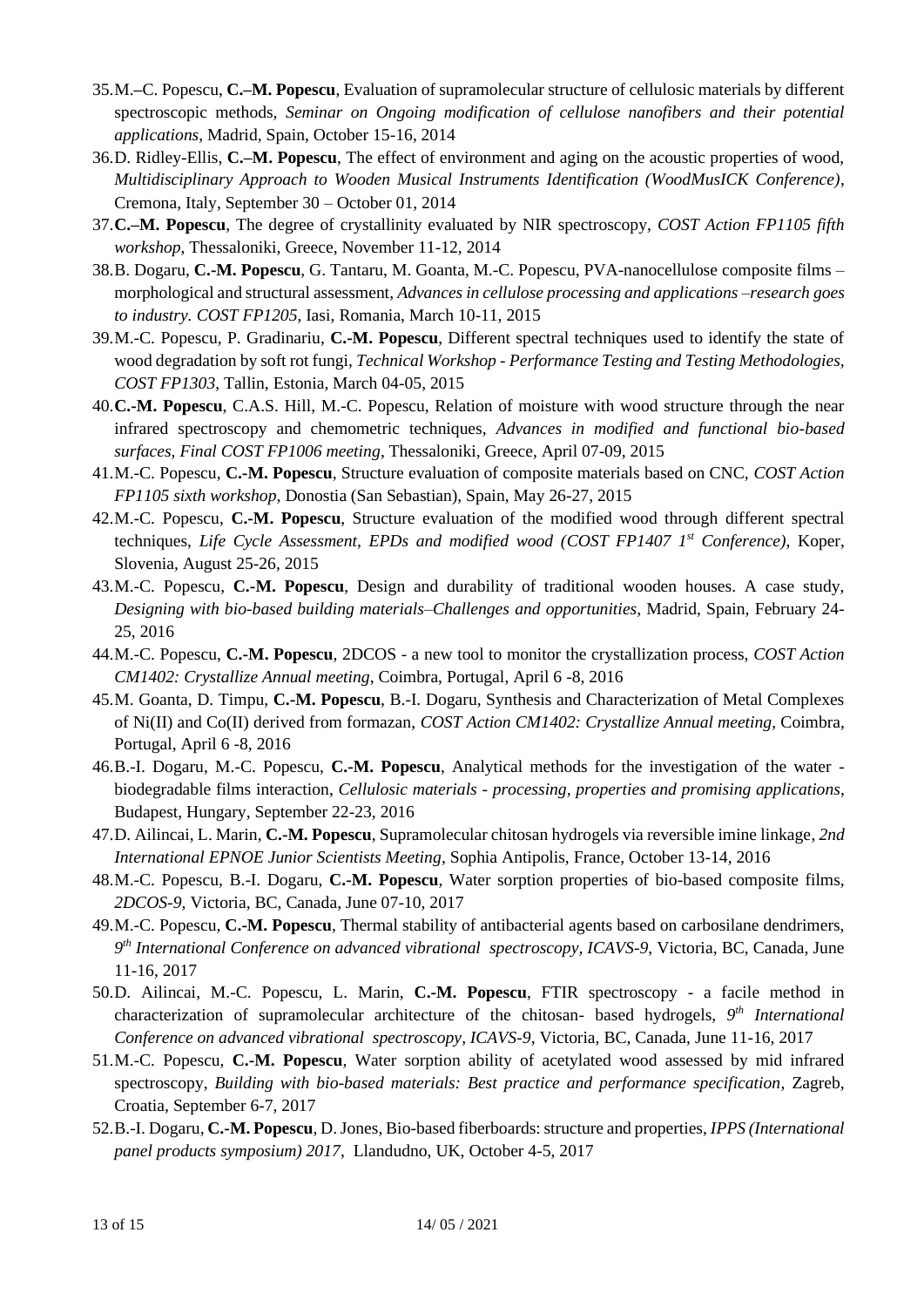- 53.B.-I. Dogaru, M.-C. Popescu, **C.-M. Popescu**, Structure and sorption properties of CNC reinforced PVA films, *3rd International Conference on Nanomaterials: Fundamentals and Applications (NFA 2017)*, Strbske Pleso, Slovakia, October 9-11, 2017
- 54.M.-C. Popescu, B.-I. Dogaru, **C.-M. Popescu**, Evaluating the molecular interactions in nanocomposite films using PCA and 2DIR correlation spectroscopy, *3rd International Conference on Nanomaterials: Fundamentals and Applications (NFA 2017)*, Strbske Pleso, Slovakia, October 9-11, 2017
- 55.**C.-M. Popescu**, C.A.S. Hill, D. Sun, NIR and DVS to monitor the water sorption properties of thermal and chemical treated wood material, *2018 World Conference on Timber Engineering (WCTE2018)*, Seoul, Republic of Korea, August 20-23 (2018)
- 56.M.-C. Popescu, B.-I. Dogaru, **C.-M. Popescu**, Structural evaluation of polysaccharide seed coating agents, *The 10th International Conference of Modification, Degradation and Stabilization of Polymers (MoDeSt2018)*, Tokyo, Japan, September 2-6 (2018)
- 57.**C.-M. Popescu**, L. Rautkari, M. Altgen, T. Belt, M. Mäkelä, Raman spectral imaging of chemically modified Scots pine, 9<sup>th</sup> *European Conference on Wood Modification (ECWM9)*, Arnhem, The Netherlands, September 17-18, 2018
- 58.D. Ridley-Ellis, **C.-M. Popescu**, Changes in longitudinal modulus of elasticity of Douglas-fir during low temperature thermal treatment, 9<sup>th</sup> *European Conference on Wood Modification (ECWM9)*, Arnhem, The Netherlands, September 17-18, 2018

## *Posters in national symposia:*

- 1. D. Filip, **C.–M. Popescu**, M.**–**C. Popescu, C. Vasile, D. Macocinschi, Gh. Singurel, Temperature dependence of the IR spectra of some polymer blends, *Scientific session of Al. I. Cuza University, Fundamental research and applications in the physics domain,* Iasi, Romania, October 26, 2002
- 2. L. Nita, N. Tudorache, A. Chiriac, **C.–M. Popescu**, M. Pascu, C. Vasile, The binding possibility of procaine to a biodegradable macrostructure, *National Phytotherapy Conference,* Iasi, Romania, May 08-09, 2003
- 3. **C.–M. Popescu**, M.**–**C. Popescu, D. Filip, C. Vasile, D. Macocinschi, Gh. Singurel, Thermal study of some polymer blends and low molecular weight liquid crystals, *The XXXIth National Conference Physics and Modern Educational Technologies,* Iasi, Romania, May 25, 2003
- 4. G. Cazacu, **C.–M. Popescu**,V.I. Popa, Gh. Singurel, C. Vasile, FT-IR spectroscopy for lignins characterisation, *Third Conference Isotopic and Molecular Processes*, Cluj-Napoca, Romania, September  $25 - 27, 2003$
- 5. **C.–M. Popescu**, V.I. Popa, Gh. Singurel, G. Cazacu, C. Vasile, Thermo-oxidative behaviour of lignins, *Workshop on Fundamental and Applied Research in Physics*, Iasi, Romania, November 1, 2003
- 6. **C.–M. Popescu**, M.**–**C. Popescu, V.I. Popa, Gh. Singurel, C. Vasile, FT-IR spectroscopy and thermogravimetry for lignins characterisation, *Physics Conference TIM – 03,* Timisoara, Romania, November 28–29, 2003
- 7. L.E. Nita, **C.–M. Popescu**, A.P. Chiriac, C. Vasile, Drugs release profile from the systems based on polyvinylic matrix by UV characterisation, *Physics Conference TIM–03,* Timisoara, Romania, November 28–29, 2003
- 8. **C.–M. Popescu**, C. Vasile, Thermal characterisation of biodegraded wood by *Trichoderma viride* Pers.*,Iasi Academic Days (ZAI),* Iasi, Romania, September 26–29, 2007
- 9. **C.–M. Popescu**, C. Vasile, B.C. Simionescu, IR and 2D IR correlation spectroscopy for analysis of natural resins used as protection vernis, *Iasi Academic Days (ZAI)*, Iasi, Romania, September 29 – October 01, 2011

## *National and international projects:*

- 1. Project CNCSIS 925 / 2003 2005, *A new material class from renewable resources, Compounds testing – natural / synthetics polymers*, Research Program of Ministry of Education and Research from Romania, **C.- M. Popescu** member
- 2. *Romanian Action for Integrating Networking and Strengthening the European Research Area, (RAINS)/2005-2008*, project coordinator: Bogdan C. Simionescu, **C.-M. Popescu** PhD student (2006-2008)